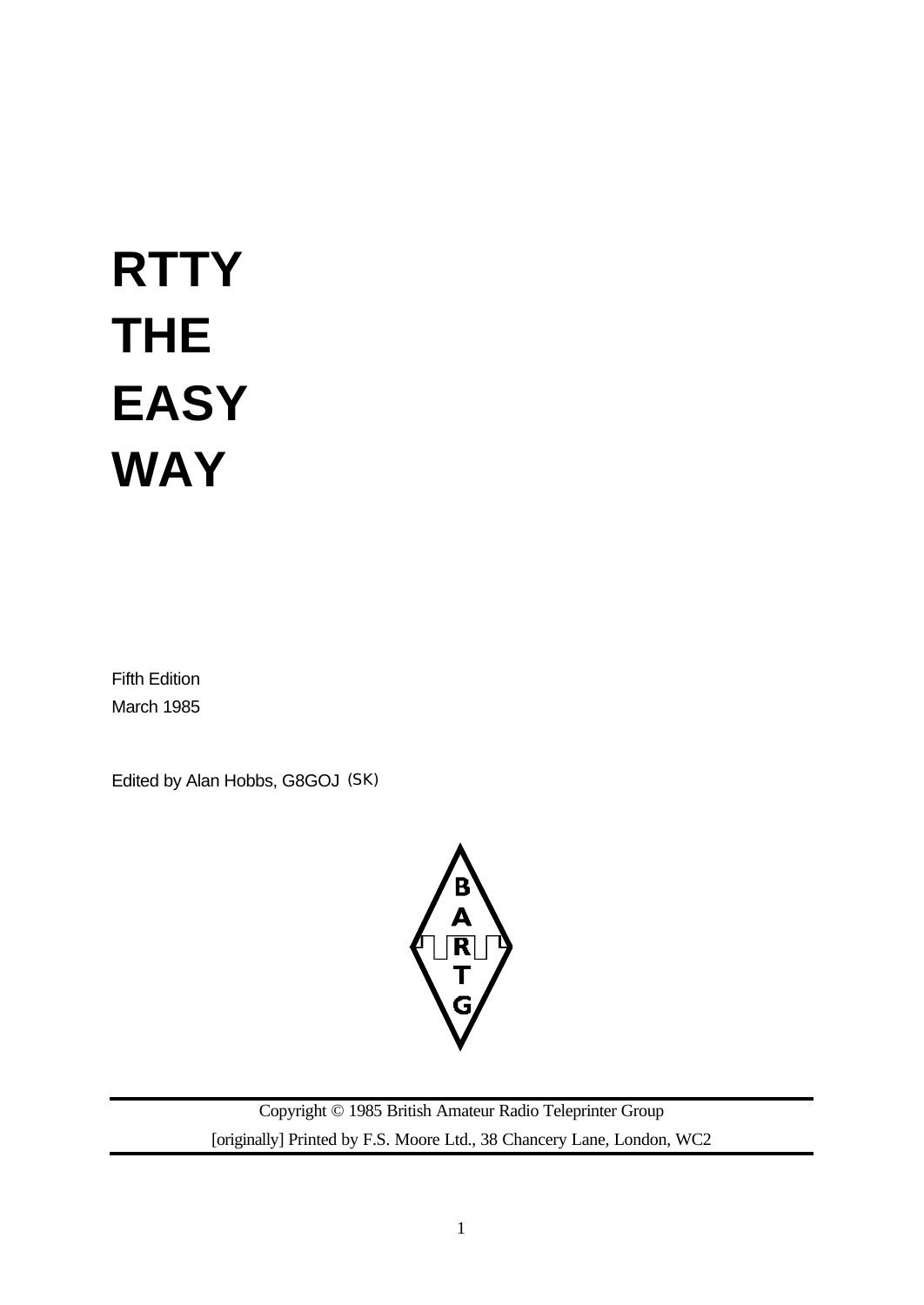# **Preface to the Fifth Edition**

Since it was first introduced, "RTTY The Easy Way" has sold thousands of copies. The demand is still continuing, and in preparing this fifth edition the opportunity has been taken to incorporate many of the suggestions made by readers of previous editions.

There are three major additions in this fifth edition. First, the ST5 control board has been added; this will improve both the copy and the overall operation of the Terminal Unit. Second, there are details on how to connect the AMTOR MK2 unit to the ST5, and lastly there are some notes to help the computer user to get started on RTTY.

This has made it necessary to rearrange some sections of this booklet, which it is hoped will meet with the approval of our readers.

The ST5 Terminal Unit is proving as popular as ever, and full circuit and constructional details of the basic unit are included. However, there are now several variations of the ST5 available, notably the ST5MC for use with a teleprinter or computer, and the ST5C designed specifically for computer systems. Full information on these different versions is included in BARTG datasheets and with the instructions accompanying the kits and ready-built units supplied by BARTG. The group's magazine, DATACOM, contains details and prices of these items on the Shop Window page of each issue.

It is always easier to improve upon someone else's labour than it is to produce original work, and a great debt is owed to the editors and contributors to earlier editions, without whose efforts this fifth edition would not have been possible.

The British Amateur Radio Teleprinter Group is a non-profit organisation dedicated to helping members become active in RTTY and data communications in general. For full details of BARTG's many services, please refer to the centrefold in this booklet.

73

Alan Hobbs, G8GOJ Editor

Notes on the electronic edition, 2005

Sam Hallas G8EXV

This Adobe Acrobat<sup>®</sup> PDF version has been prepared by optical character recognition from a printed copy of the original, so may contain errors of transcription. Please notify any corrections by email to **bartg@samhallas.co.uk**. The diagrams have been scanned in without modification, but may not be true to size. Dedicated to the memory of Alan Hobbs, G8GOJ who died in April 2004.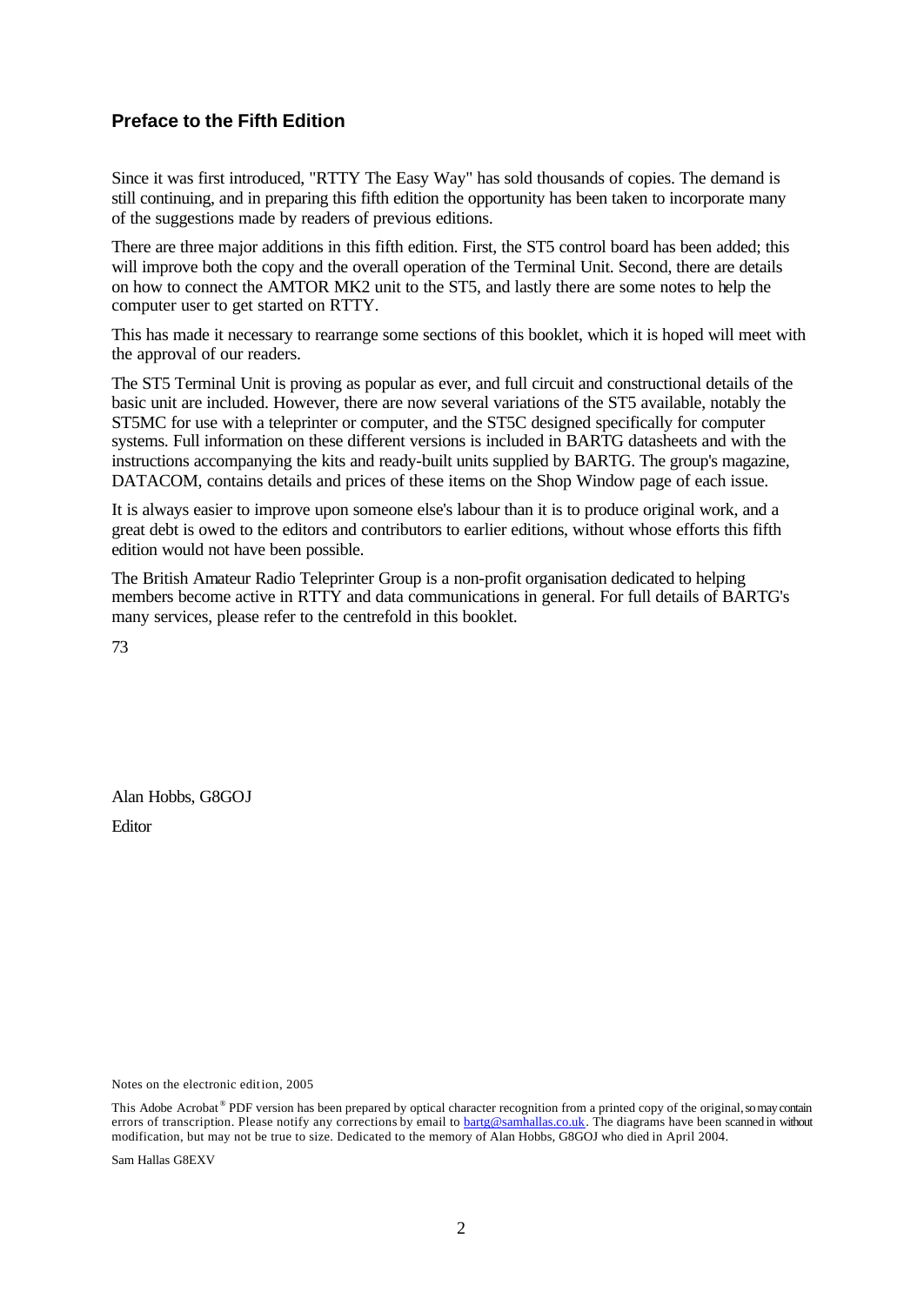# **Introduction**

The aim of this booklet is to provide sufficient information so that a newcomer to RTTY can get going with the minimum of tears - preferably none!

The information consists of recommended machines, how to connect and set them up, circuit and description of a basic Terminal Unit/AFSK oscillator, and hints of where to Look for teleprinter signals.

A glossary is included to explain those terms which are peculiar to radio teleprinting.

Components of an RTTY Station

The minimum requirement for receiving and transmitting RTTY comprises five items:

- 1. Receiver
- 2. Transmitter
- 3. Terminal Unit
- 4. Keying circuits
- 5. Teleprinter (or computer)

The first two items will probably be part of existing station equipment, but please note the comments on RF equipment Later in this booklet.

The Terminal Unit converts the receiver's audio output into positive and negative pulses which drive the teleprinter, and/or

changing voltage Levels suitable for use with a computer/VDU system.

On the transmit side, RTTY signals initiated by pulses from the keyboard are generated either as audio tones or by direct frequency shifting of the oscillator in the transmitter.

# **Cost**

A page printing teleprinter can be obtained for an outlay of between f5 and f40 depending on condition and vintage. However, be wary of scrap computer machines, as they usually use a different code from that used for RTTY.

As for the Terminal Unit, ex-commercial or government items can be purchased for f5 to f15, but is advisable to construct this unit as most surplus equipments are not suited to current

amateur practice, and are generally inferior to what can be readily achieved with a home brew job.

For the TU described in this book, even if all the components are purchased brand new (i.e. no junk box digging), the total cost will only be about f60.

Ready made units, some specifically designed for the amateur market, can be obtained through advertisements in the various radio magazines, especially in BARTG's quarterly magazine DATACOM.

# **Machines**

#### **MODELS**

As a machine for getting started with, the Creed Model 7 takes a lot of beating - it can take a lot of beating in other respects too!

Models 7B and 7E are the most common. Quite often the basic model number is followed by a suffix which indicates a variation in the design or an additional feature; e.g. 7E/RP is a 7E with a tape reperforating attachment..

Hence a suffix can enhance the usefulness of the machine. However, beware of the suffix RO on some models, as this is for a receive only machine and has no keyboard.

Also on the amateur market are models 54 and 75. The 54 is a very pleasant machine to use (it is something like a de-luxe version of the 7E), while the 75 is of a different design and mechanically complex.

In the case of both these machines, the advice of someone who knows the machine should be sought, as a large number of 54's and 75's were coded for computer use. The modification of a computer coded machine is a long and difficult task and not to be tried by the inexperienced. Another machine which has recently started to appear on the amateur market at reasonable prices is the Creed Model 444 (British Telecom Teleprinter 15). This is an excellent machine for the amateur RTTY station, and may often be found complete with a built-in tape reader and reperforator.

For all of these printers the steady state current through the magnet should be in the region of 20- 30mA. Generally, teleprinter motors for use on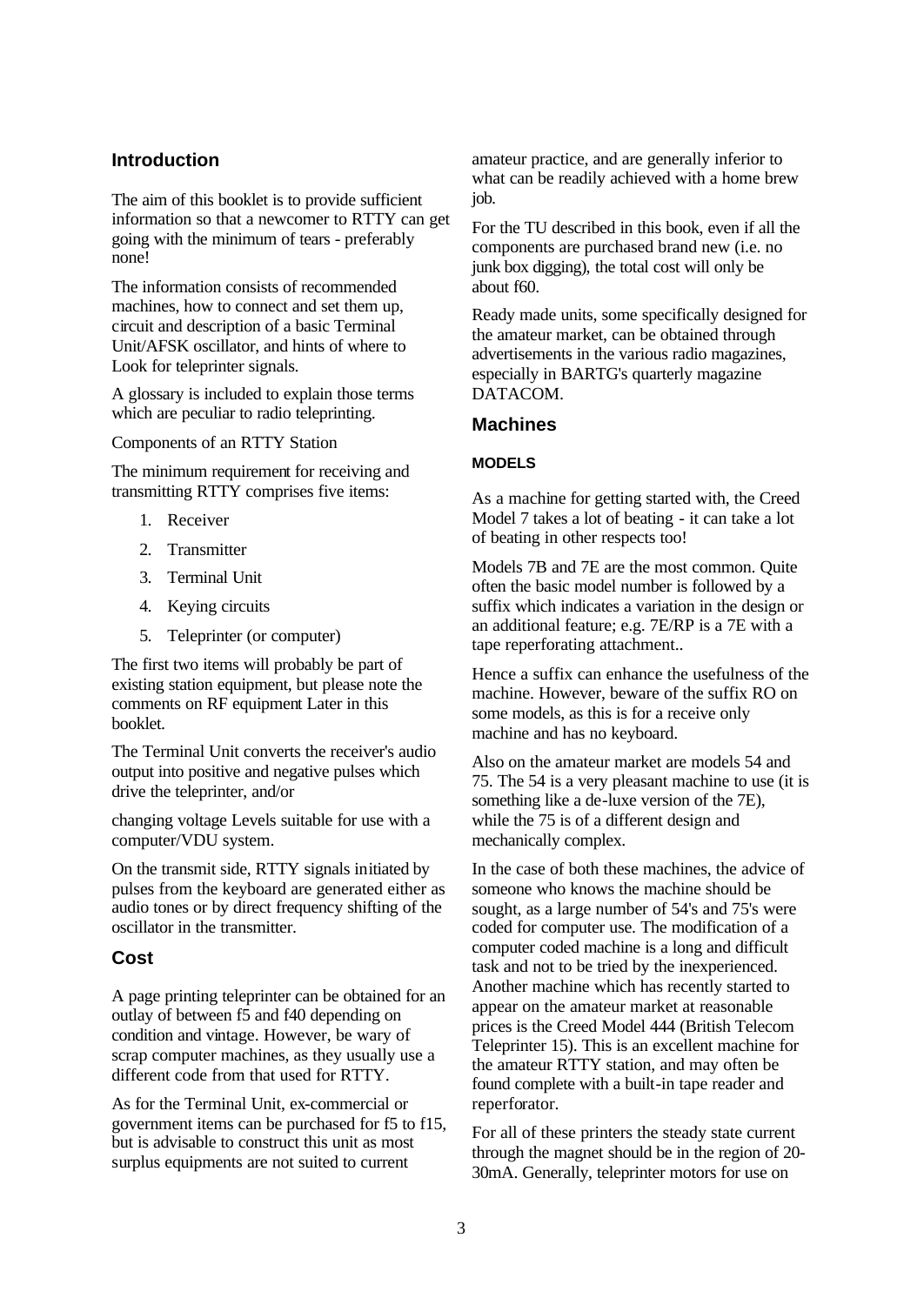AC come in two types, governed and synchronous. The governed motor can be altered to the standard amateur speed of 45.45 bauds, but the synchronous motor cannot without extensive alterations to the machine.

In addition to Creed machines, some American and European machines appear from time to time. Common makes are Teletype, Lorenz, Kleinschmidt, Siemens and Olivetti. Most of them can be put into RTTY service but information and parts are limited so the beginner is recommended to obtain a Creed model.

#### **Connections**

For basic operation, the only connections that need to be made to the machine are for the motor, keyboard contacts and selector magnet. Usually the motor terminals, plus an earth, are brought out on a separate Lead and plug and are thus easily identified. However there are several different voltage ratings for the motors; the more common types are:

230V AC: Connect direct to the mains.

160/220V DC: Wire for 220V (adjustment Link is usually on the rear side of the motor) and feed from the mains via a 1000PIV 1A bridge rectifier.

160V DC: Use half wave rectified mains or suitable transformer and rectifier (a mains to 350-0-350V transformer in reverse will do).

110V DC: Requires an appropriate transformer, rectifier, etc.

24V DC: Obtain or construct a 24V 4A DC supply - regulation is not critical, but the on-Load voltage should be between 23V and 26V.

The selector magnet can be considered as a polarised solenoid which operates firstly one way and then the other, according to the polarity of the applied DC signal, and the keyboard contacts as a single pole changeover switch.

Fig 1 shows a simplified schematic of a Model 7 together with the pin numbers of the most commonly used connectors.

Fig 1c defines a simple circuit for "Lashing up" a machine to get the keyboard to drive the printing mechanism.

Due to the large number of connections that are to be found on the 444 teleprinter, Fig 2 shows the complete signals wiring for this machine.  $-80$  to  $100 -$ 



Pin NOS refer to 12 or 33 pin connectors

*Fig 1: Teleprinter Schematics*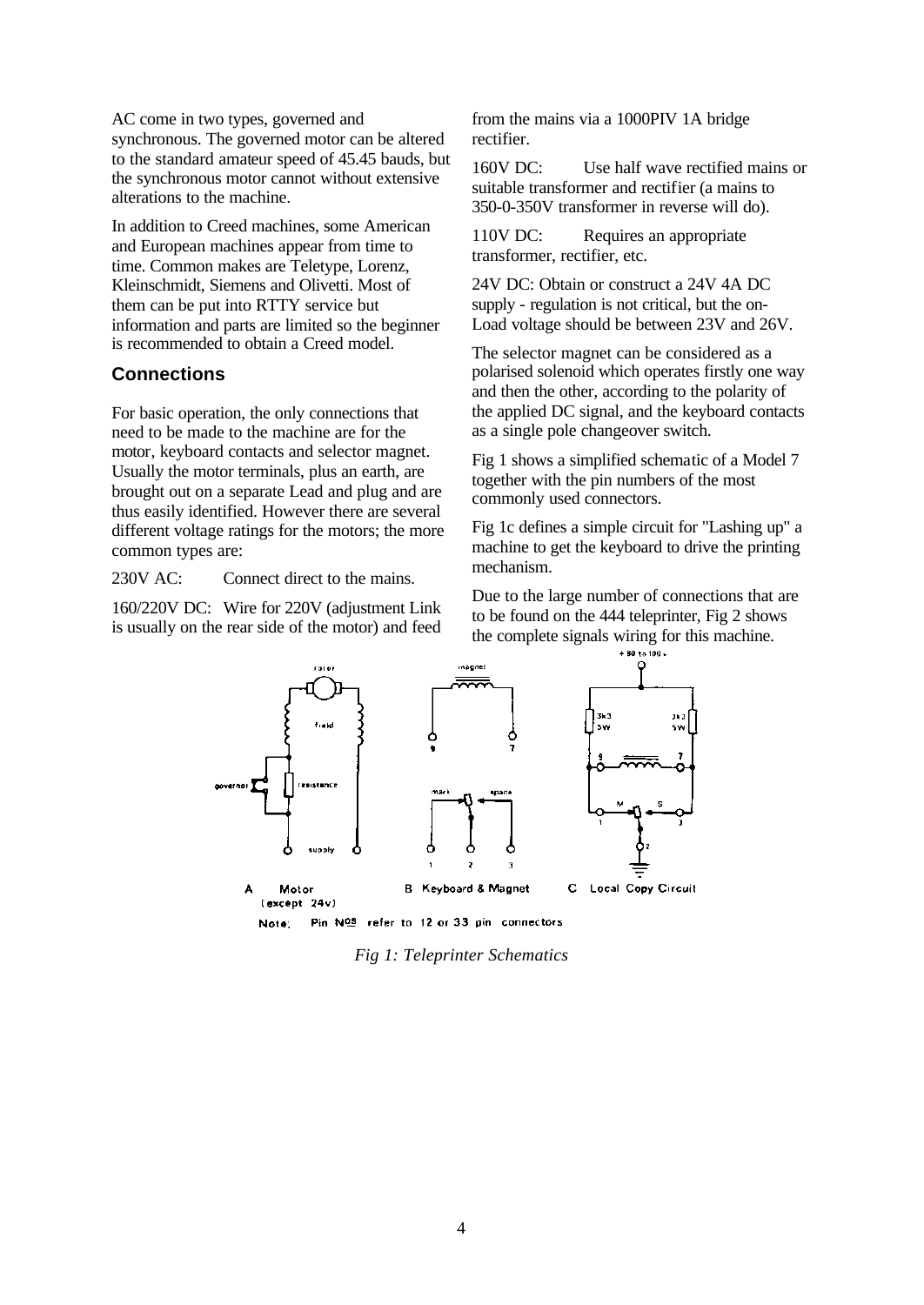# **Speed**

Most Creed 7's are designed for a motor speed of 3000 rpm which corresponds to a teleprinting rate of 50 bauds. This is the speed used by most commercial transmissions, but as the majority cf amateurs use a speed of 45.45 bauds it will be necessary to reduce the speed of the motor. This does not pose any great problem as a Model 7 governor can easily be adjusted to the lower speed of 2727 rpm. However, whichever baud rate is used it is necessary to devise some method of measuring the motor speed.

A freshly purchased machine therefore, unless the vendor was an amateur who had set it up for 45.45 bauds, should be first checked to see that it is running properly at 50 bauds by using the following method. Stick a piece of white adhesive tape about 0.25" wide from the centre of the governor face to the rim so as to give the appearance of a single "spoke". Start the motor and observe the face of the governor in a darkened room by the Light of a large neon lamp connected to the 50Hz mains. A two-bladed butterfly shaped fan will be seen. If the motor is running fast the fan will rotate in the same direction as the motor, but, if slow, in the reverse direction. Adjust the screw seen through the hole in the rim of the cover until the fan is stationary. The motor is now running at 3000 rpm.

The governor adjusting screw should now be turned 7.5 turns in an anticlockwise direction to reduce the speed to 2727 rpm for 45.45 bauds.

As an alternative to the mains neon method, a 125Hz stroboscopic tuning fork may be used. This looks like an ordinary tuning fork with two small plates screwed to the ends of the tines, each plate having a small slit in it.

When the fork vibrates, the slits come into line to produce a viewing aperture 250 times per second. For a suitably marked governor turning at the appropriate speed, the view through the aperture is a stationary display.

For 45.45 bauds the governor circumference needs to be marked out in 22 segments, 11 black and 11 white, whilst for 50 bauds the divisions are 5 and 5.

Whichever method of setting the speed is used a final check may be made by connecting the machine up for local copy as shown in Fig 1c and, whilst holding any letter key down, Lift the pawl abutment of the keyboard of the keyboard transmitter mechanism - this will cause the selected character to be repeated at cadence speed. (An alternative for RP machines is to press the Runout key). The machine should print 60 characters in 9.9 seconds at 45.45 bauds or 60 characters in 9 seconds at 50 bauds. The use of "press on" tachometers is not recommended except for very rough tests.

Note that the fact that a machine prints correctly on local copy is no evidence that the motor speed is correct - the motor being common to both transmitter and receiver.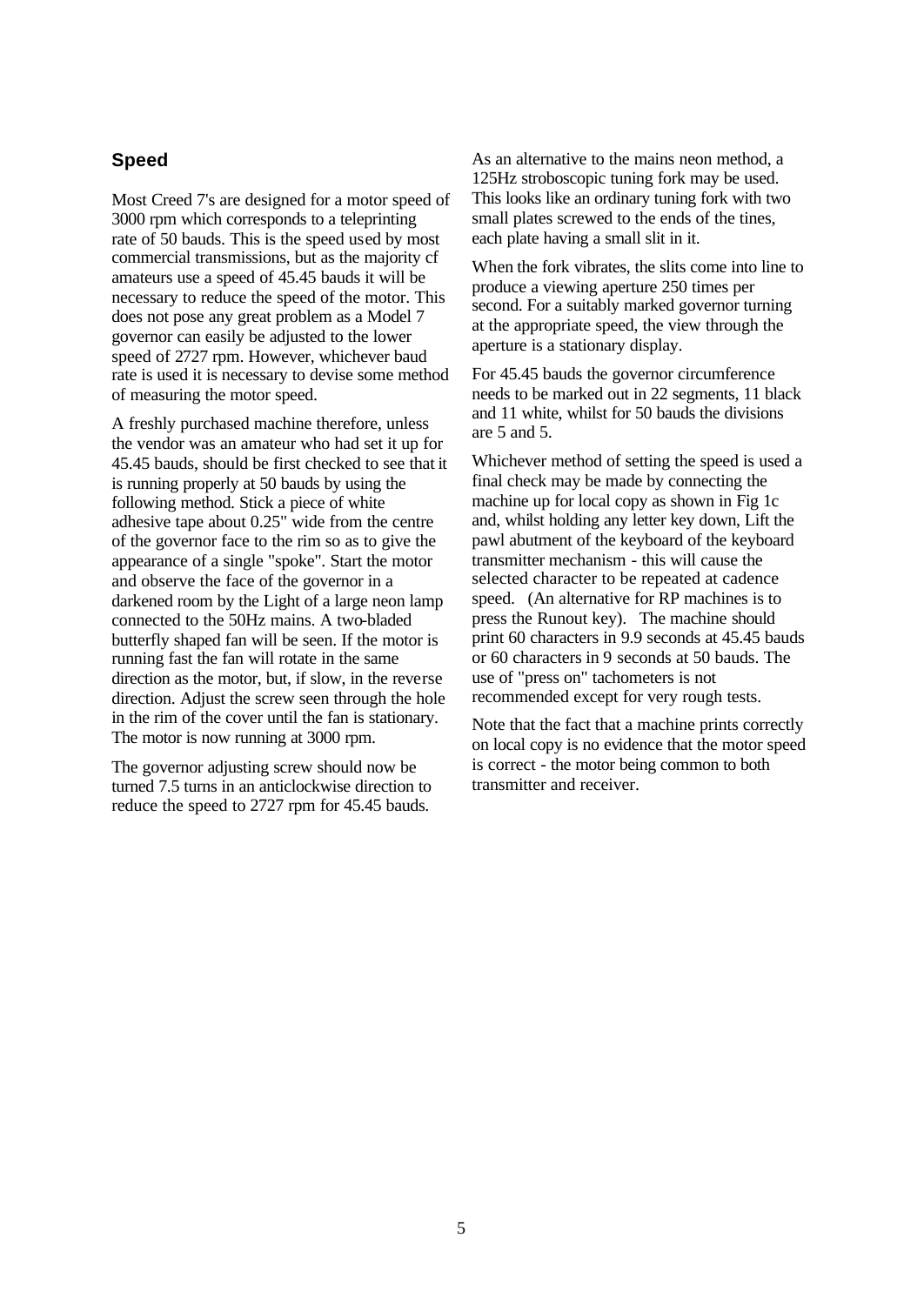

*Fig 2: Creed 444 Connections*

#### **The Creed 444 on 45.45 Bauds**

The Creed 444 Teleprinter was designed to run on either of two speeds: 50 bauds or 75 bauds. In addition, in order to remove the 'motor hash' or radio interference problems that are encountered with governed motors, the motor used on the 444 is usually of the synchronous type which produces no interference, but which is locked to the frequency of the mains.

To change a 444 from 50 bauds to 75 bauds it is necessary to change two gears. This is a simple job, particularly as the gears have been designed so that one gets smaller as the other gets larger, and so the centre-to-centre spacing remains the same, and no adjustments are necessary, except when the machine first leaves the factory.

The most widely used speed for HF working and for a lot of QSO's on VHF has for years been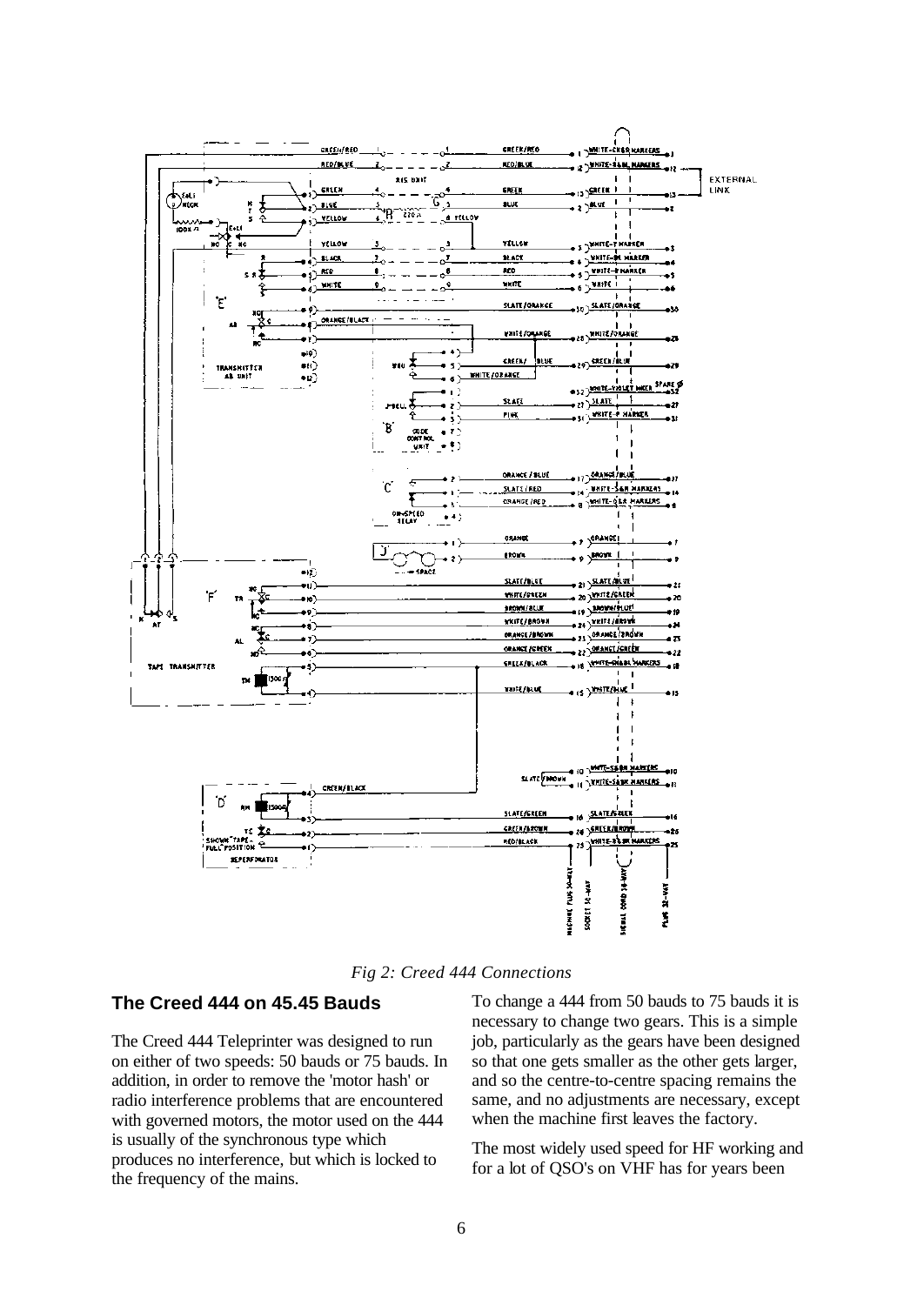45.45 bauds, but the problem is that Creed do not make gears for this speed. However, pairs of gears for 45.45 bauds have been made privately, and have been successful even though the extra number of teeth has made the larger gear teeth very fine. These gears can also be changed Like the others without adjustments. Unfortunately their cost has risen to over £25 per pair, and at this price there is little demand.

One solution which was arrived at independently by two or three groups was to use the existing 50-baud motor pinion and replace one gear only. This one gear had to be specially designed, as the teeth angles are different to mesh with

the 50-baud pinion, and as it must have 44 teeth of a set size the finished diameter is slightly larger than the 40-tooth 50-baud gear it replaces. Thus a small adjustment is needed, which will take you two minutes once you know how to do it. Thus all you need to do is to purchase one gear which currently costs around £10.00 - this compares favourably with the 50-baud gear it

replaces. Your machine must, of course, be on 50 bauds already, or you will need a 50-baud pinion.

#### **EXAMINING THE 444 AND FINDING OUT WHAT SPEED IT IS ON**

Stand in front of the machine, Lift the cover and locate two chrome screws in the top side edges of the grey cabinet. Turn these 90 degrees, remove the paper winder knob from the left-hand side, and lift off the whole top of the machine cabinet.

Now turn the machine around so that you are standing behind it. Locate the grey diecast box, which is the motor assembly and which has the drive shaft coming out on your Left hand side. Remove a red plastic dust cover from over the gears immediately to the Left of the motor. This will expose a small black gear which is the motor pinion, and a larger 'nylon' or composite nylon/aluminium gear. Remove a 48A bolt in each gear, and so remove both gears. Count the teeth, and hence determine the speed from the table on the next page.

| <b>Number of Teeth:</b><br><b>Motor Pinion</b> | <b>Number of Teeth:</b><br>Gear |
|------------------------------------------------|---------------------------------|
| 9                                              | 30                              |
| 8                                              | 40                              |
| 9                                              | 50                              |
| 8                                              | 44                              |
|                                                |                                 |
|                                                |                                 |



*Fig 3: 444 Motor viewed from the rear*

#### **FITTING INSTRUCTIONS FOR USING THE SINGLE GEAR WITH 44 TEETH**

Having confirmed that the machine is in working order and already on 5O bauds, remove the paper winder knob from the left-hand side, turn two chrome screws in the top edge of the sides of the cabinet through half a turn and lift off the top half of the machine cabinet.

Now turn the machine around so that you are behind it. Locate the grey diecast box that is the motor assembly and find the two large securing screws that hold this assembly to the main chassis of the machine. You will also find provision for adjustment just below

the right-hand securing screw, but leave this for now.

Remove the red dust cover from over the gears on the left-hand side of the motor. Locate the 4BA bolt in the larger 40-tooth gear. Undo and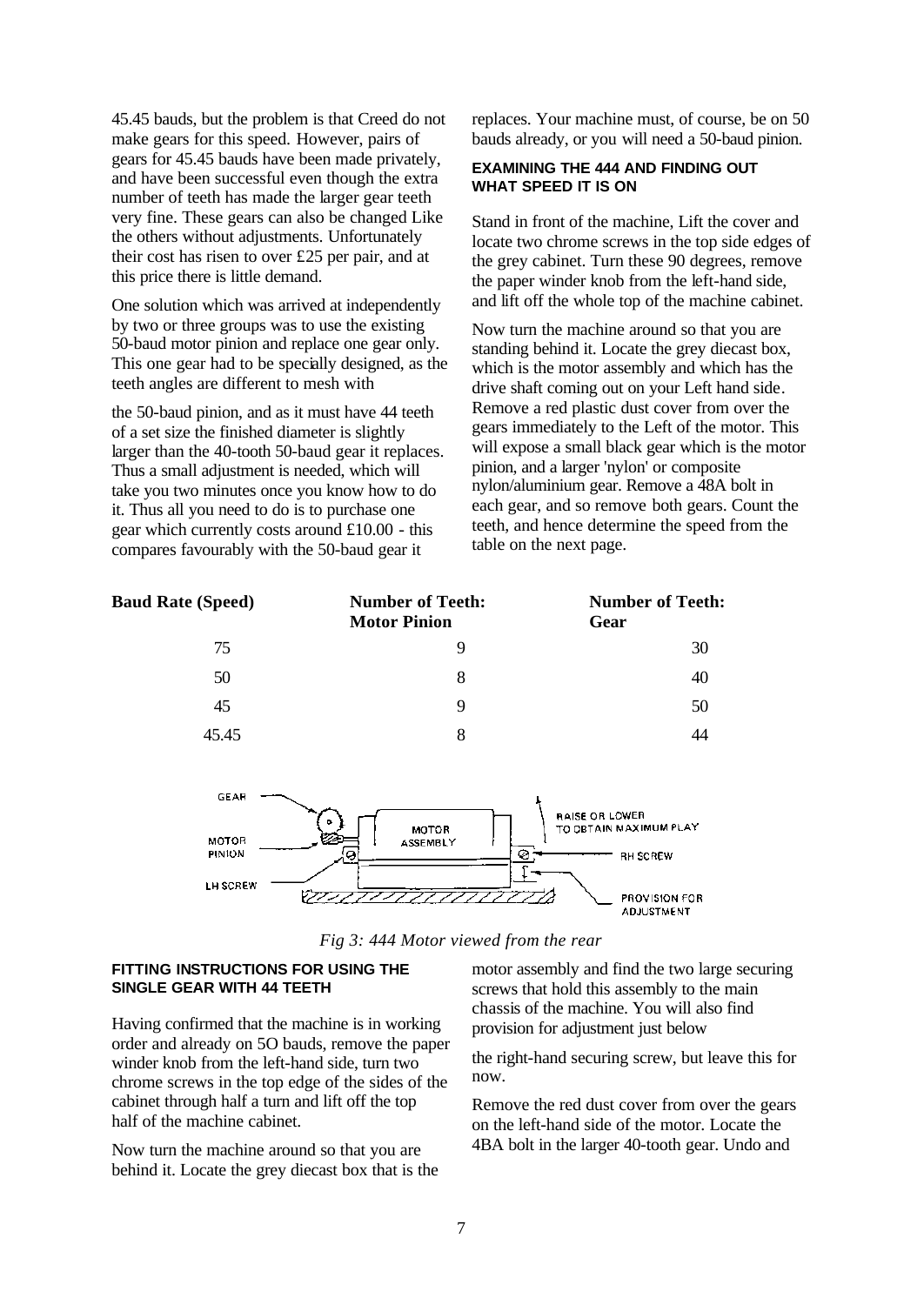remove this gear. Leave the existing 8-tooth motor pinion on the motor shaft.

Referring to Fig 3, now undo the Large securing screw on the Lefthand side about two turns. Also undo the large right-hand securing screw about the same amount. Insert your screwdriver between the adjusting screw and casting on the right-hand side, and so lift the right-hand side of the motor

assembly about a quarter of an inch. You now have room to slide on the slightly Larger and tougher 44-tooth gear. Do this and secure with the 4BA screw.

THE ADJUSTMENT - Let the right-hand side of the motor assembly go back towards its original position. Hold the Larger gear in your left hand and rock the gear backwards and forwards - there will be no play. Try Lifting the right-hand side of the motor assembly and rock the gear again. There will be a clonk-clonk as there is some play or clearance. Tighten the Large securing screws a small amount and raise or Lower the

right-hand side of the motor assembly to detect the barest possible play, then secure the screws. Leave the adjusting screw setting on the righthand side as it was, in case you want to return to 50 bauds.

RETURNING TO 50 BAUDS - Remove the 44 tooth gear, replace the 40-tooth gear, undo the Left-hand Large screw two turns, and undo the right-hand Large screw. There will be a clonk as the motor assembly falls back to its original position. Tighten the securing screws and you are back on 50 bauds.

# **Further Reading**

"TELEPRINTER HANDBOOK" 2ND EDITION By A. Hobbs G8GOJ, E. Yeomanson G3IIR and A. Gee G2UK, written on behalf of BARTG and published by the RSGB - the "standard" radio teleprinter book in the UK and a must for all serious enthusiasts.

#### "TELEGRAPHY"

By J W Freebody. For years this was the classic teleprinter textbook but it does not cover the adjustment of machines. Can usually be obtained through a local library.

"TELEGRAPHY"

By R N Renton.This is a revised edition of Telegraphy by Freebody, incorporating modern techniques and equipment.

#### "DATACOM"

Sent quarterly to all BARTG members, contains technical articles, contest rules and results, activity and gossip columns, sales and wants adverts (no charge to members) and all aspects of RTTY news and information.

# **Tape Readers**

More commonly known as automatic transmitters or simply as autos, these machines are used for reading punched paper tape. The usual function of such machines in an amateur station is to remove the tedium of typing out frequently used messages; e.g. CQ calls, station details etc.

An auto is also an integral part of a station where "punch-on-line" mode is used - this is where an operator prepares a reply tape while the far station is transmitting.

There are several models of tape reader in use in the UK but by far the most common is the Creed 6S series ranging from the Model 6S through 6S2 to 6S6M (Post Office numbers are 18, 1C, 2C to 2F). Typical machine cost is f5 - f12:

Electrically, the signal circuits of a 6S behave identically to those of a Model 7 keyboard; i.e. a single set of changeover contacts. In addition, some machines (those with an "M" in the model number) require a 50V 20mA DC supply to operate an electromagnetic clutch. Thus the simplest arrangement consists of a

single changeover switch in the signal Leads from the keyboard and auto.

Alternatively, a more flexible configuration is given in Fig 4a, one of the positions providing a means of transmission from the auto without taking local copy - there being little point in printing one's own CO calls every time.

For magnetic clutch machines, Figs 4b and 4c provide the wiring information: 4b for the 33-pin and 4c for the 12-pin connectors. The components R23, R24 etc in Fig 4a refer to the BARTG ST5 Terminal Unit; see Fig 6.

Some 6S6 tape readers were fitted with a gearbox and a changeover Lever which provided either 50 or 75 baud transmission.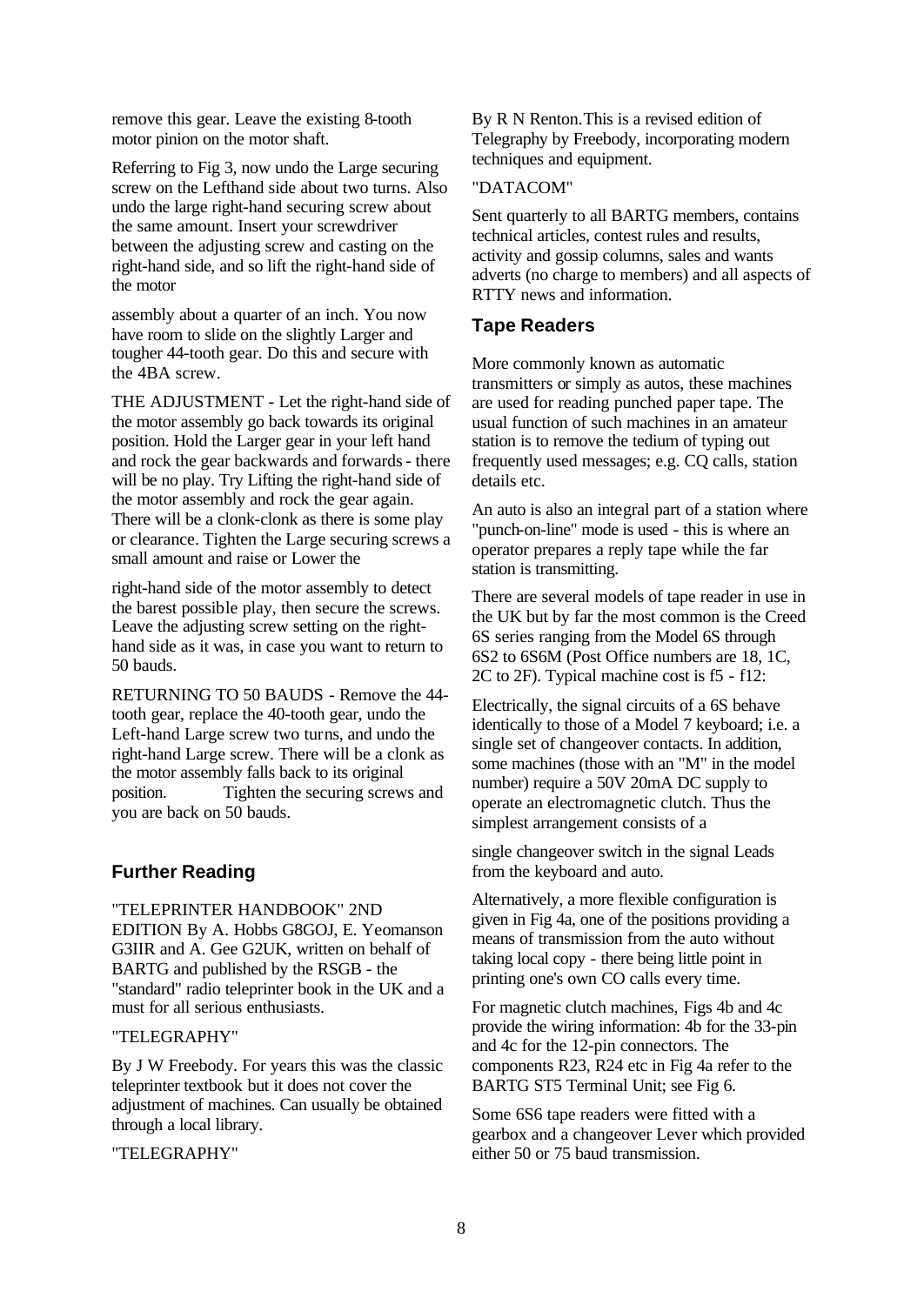The Later 6S series machines normally run at 1500 rpm for 50 bauds, but have an adjustable governor and so can be easily reset to 45.45

bauds by using a 125Hz tuning fork and 11 black + 11 white segments, as described earlier in the section on SPEED.



Switch arrangements

- Rx (and Tx from Kb for duplex)  $1.$
- Tx from Kb with local copy  $\mathcal{P}$
- Tx from Auto with local copy from Auto 3.
- $\Delta$ . Tx from Auto with local copy from Kb





*Fig 4b: 33-pin Connections Fig 4c: 12-pin Connections*

# **Radio Interference**

This is a very individual problem in that the amount of RF interference varies greatly from motor to motor and that two solutions never seem to be the same. The first step is to listen to all the bands that are to be used while the motor is running to see if there is a problem at all - a quiet motor is best left well alone.

Should RFI prove to be a problem, some of the following suggestions may result in a remedy, or at Least an improvement:

1. Clean the governor contacts using emery paper and reset the gap to



0.020-0.025 inches. Only use a file if the contacts are badly pitted.

- 2. Clean the governor slip rings use Brasso, Brillo pad, fine wire wool etc.
- 3. Clean the commutator using fine emery paper and then thoroughly swill out with spirit but be careful not to overdo it as the insulation may suffer.
- 4. Wire a disc ceramic capacitor (0.01uF 1KV) across the governor brushes and fit small ferrite cored chokes (tv suppressor types) in the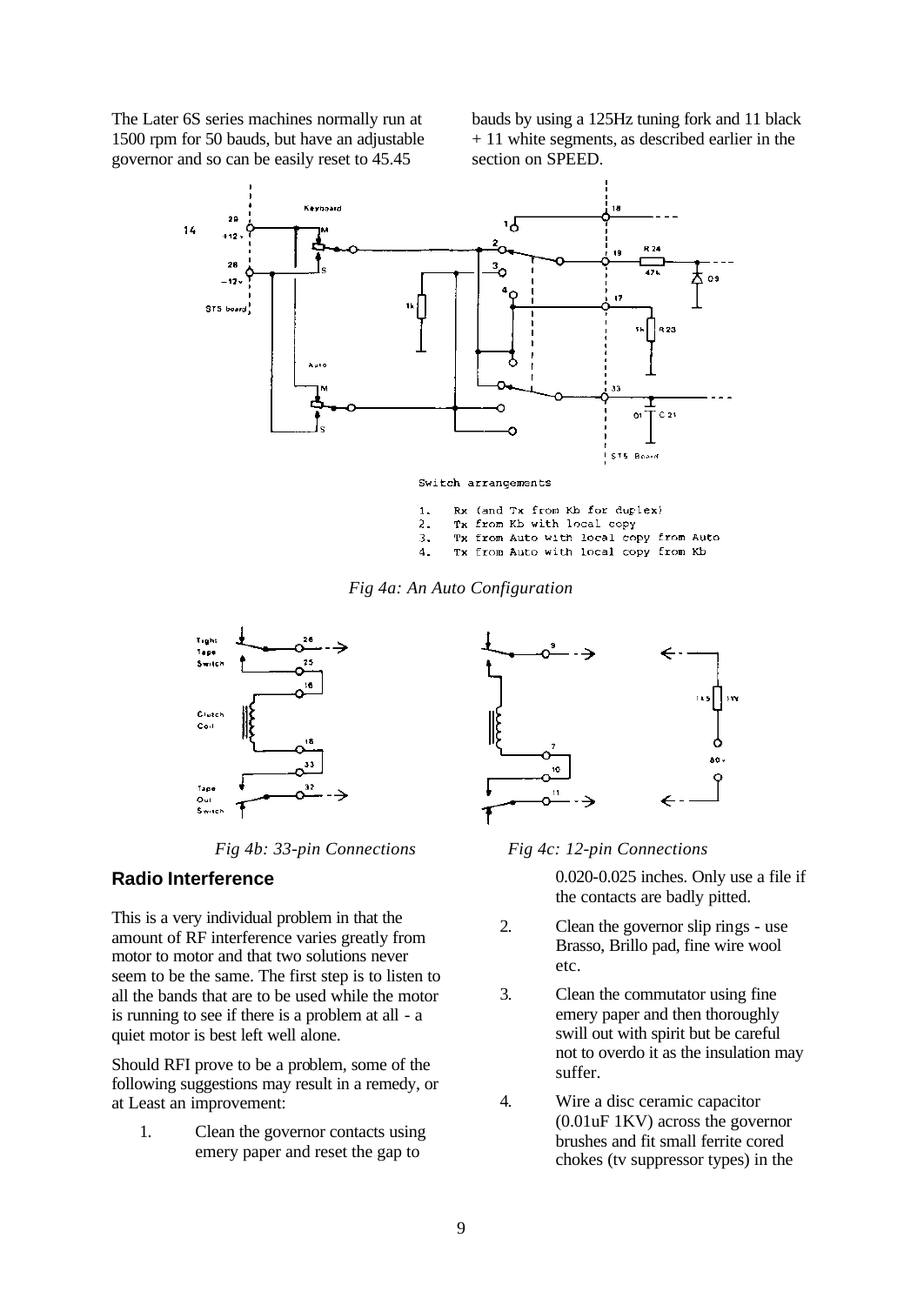Leads between the brushes and the existing governor filter.

- 5. Replace the capacitors inside the motor with disc ceramic components. Wire the new capacitors across the brushes and between each brush and the motor chassis. At this point, if there is enough room, fit small chokes (as per governor) in the leads between the brushes and the field windings.
- 6. If the machine has any kind of metal silence or dust cover, ensure that the machine chassis, cover and base plate are all soundly earthed; use short Lengths of copper braid.
- 7. For ground level stations, place a Large sheet of metal, grid or foil on the floor (under the carpet etc) to form a capacitance to earth. Connect this to the teleprinter chassis by as short a Lead as possible - wide copper braid or strip is most suitable. Do not forget to connect the sheet to mains earth as a safety measure.
- 8. If not already in use, employ an isolation transformer between the mains and motor.
- 9. Use a screened cable between the TU and the teleprinter and include small decoupling capacitors.
- 10. Use coax to feed the aerial and site the aerial and radio as far from the teleprinter as possible.

# **Terminal Unit**

#### **BASIC PRINCIPLES**

Fig 5 shows a block schematic of a Terminal Unit (TU). Audio from the receiver is fed to a limiting amplifier which converts the signals into constant amplitude square waves; this takes care of fading of either one or both of the tones. The cleaned-up signal is passed through a discriminator which changes the frequency difference of

the tones into two DC voltages, typically -3 volts for Mark and +3 volts for Space. The dicer stage, being a high gain DC amplifier, merely decides whether the discriminator output is positive or negative and gives out a well defined signal level (+10 volts Mark, -10 volts Space). Finally the magnet driver converts the dicer signals into suitable drive levels for the teleprinter electromagnet.



*Fig 5: ST5 Block Schematic*

#### **CIRCUIT DESCRIPTION**

The complete circuit, based on the very successful ST5 design by Irv Hoff, W6FFC, is shown in Fig 6. It contains all the features necessary to get reliable copy from RTTY signals, and gives the precise circuitry of the printed circuit board as available from BARTG, including components for tuning scope connections and power supplies.

The Limiting function which removes noise and fading is performed by IC1, a 709 operational amplifier. This device is capable of full Limiting with less than one millivolt of signal and yet can recover from overload conditions within a few microseconds - protection from severe overload voltages is achieved by diodes D1 and D2.

The frequency discriminator circuit

uses two 88mH inductors (telephone line loading coils or pot cores) with appropriate resistors and capacitors to give a linear frequency-to-voltage characteristic. Audio ripple content in the output is minimised by the use of full wave detectors and is removed by a simple RC low pass filter.

Diodes D3 and D4 provide a metering signal for tuning - the meter used in the ST5 does not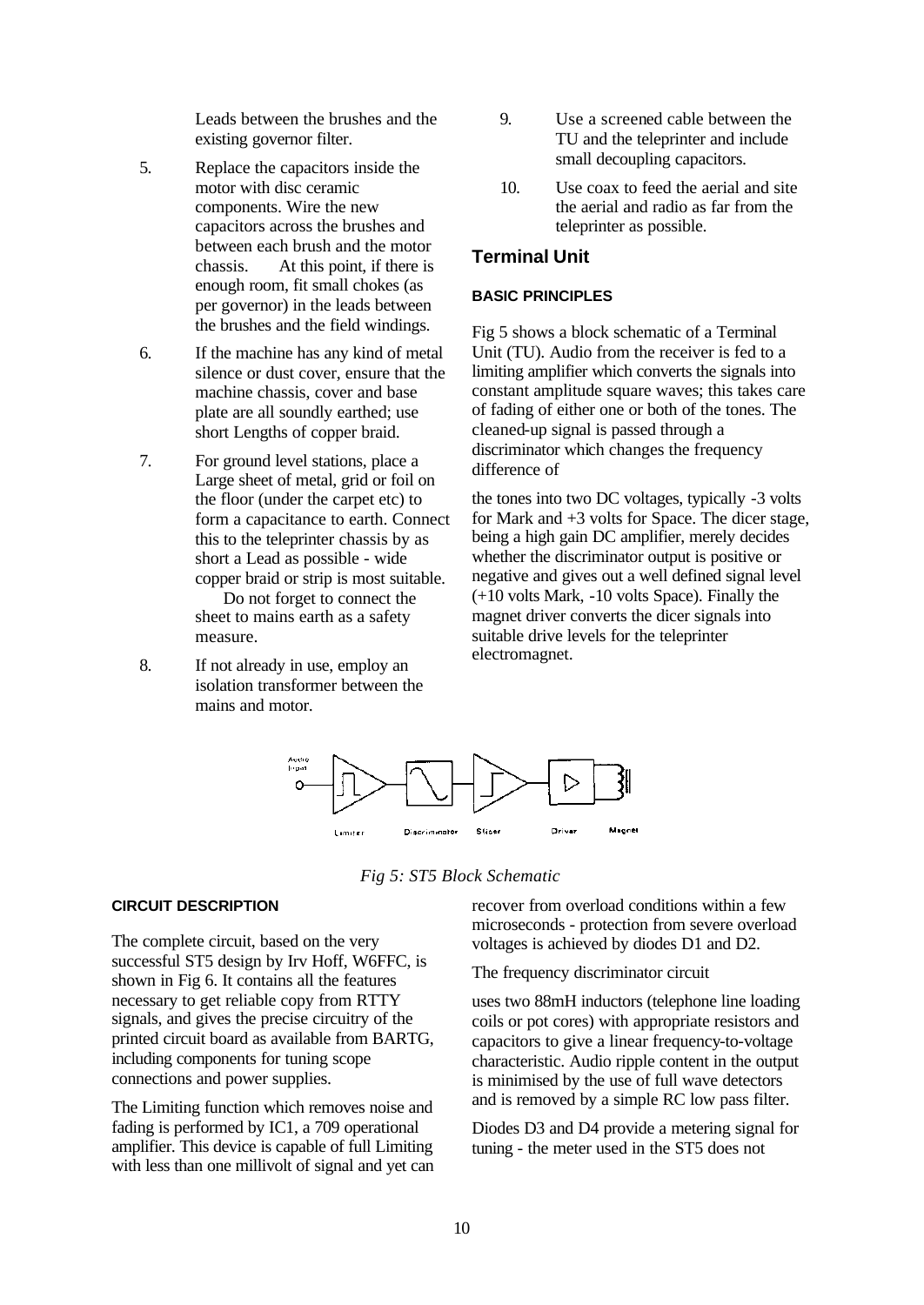readily respond to HF noise and is also used to help in aligning the ST5.

Because some signals will be received "upsidedown" (i.e. the tones reversed), Sl is included as a means of correction. Its two positions are N (Normal) and R (Reversed).

A second operational amplifier, this time a 741 type, performs the slicing (decisive switching) action. The 741 has more than enough gain for the job and is also short circuit proof.

Creed teleprinters require polar current drive for the selector magnet - for this reason, the slicer signals are fed via a phase sputter (42, Q3) to a high voltage bridge circuit (44, Q5). The bridge is

operated at the extremes of imbalance such that the maximum current flows through the magnet coil either one way or the other, the current drive being provided by the high voltage and high resistances (3K3).



*Fig 6: ST5 TU Schematic*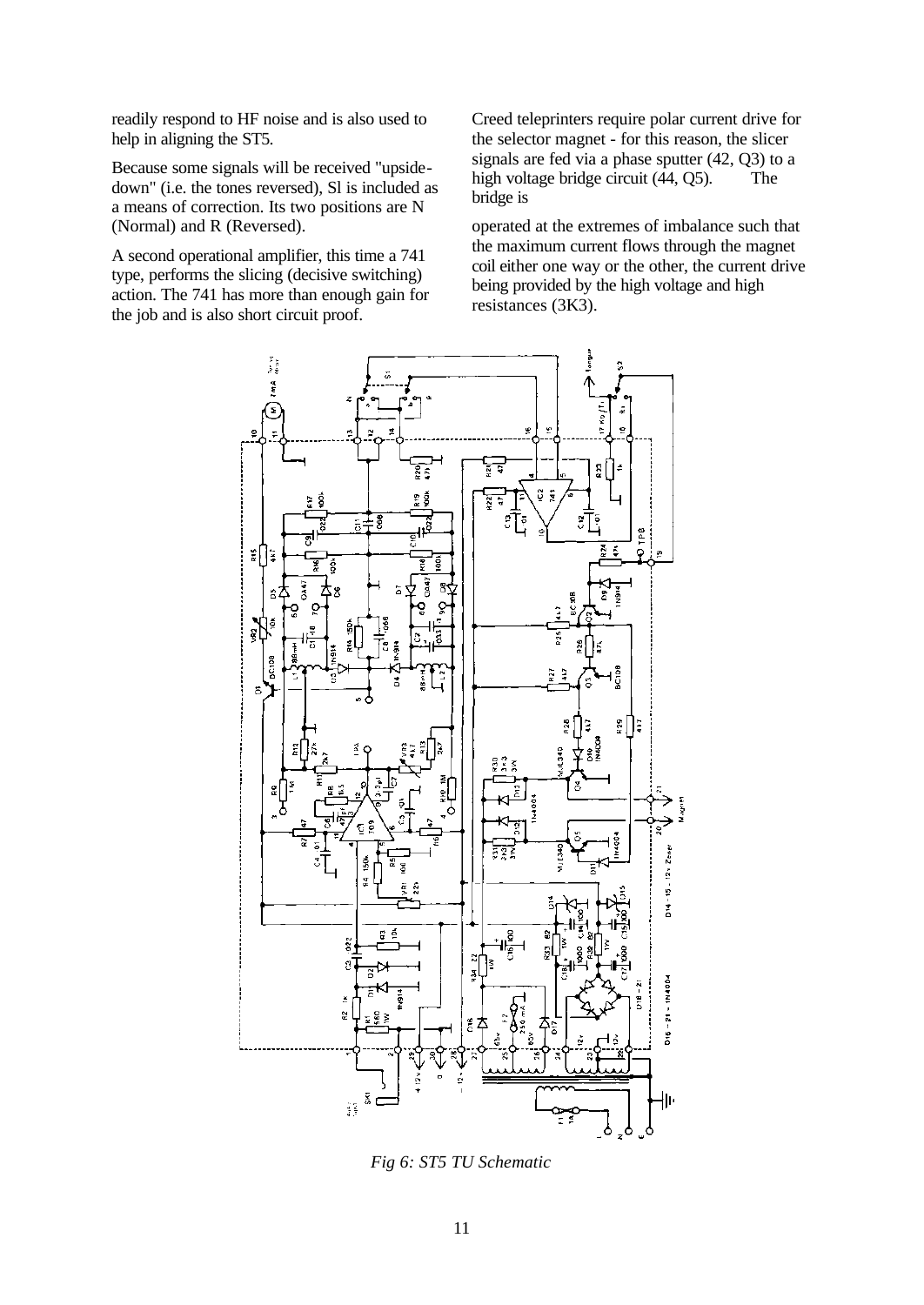The diodes in the bases of Q4 and Q5 perform a dual function - in the first place they create a higher threshold point for the switch-on of the driver transistors, and in the second place they isolate the low voltage circuits from the 80 volt rail in the event of component failure.

local copy is achieved by substituting the slicer signals with similar signals derived from the keyboard. Switch S2 also provides a means of isolating the selector magnet from the receive circuits while signals are being tuned in.

Layout of the TU is not critical. The only precaution needed is to keep the Leads to and from S1 fairly short, preferably less than two inches.

Note that if open toroids are used, the windings must be connected in series, the joint between the windings providing the centre tap.

# **AFSK Oscillator**

Note: This item only need be constructed by those intending to transmit with a sideband rig on HF or with either a sideband or FM rig on VHF.

Referring to Fig 7, Q6 and Q7 form a multivibrator naturally oscillating at the Space frequency (1275Hz) but

which can be switched to Mark (1445Hz) by transistor Q8.

The essentially square wave output of the oscillator is filtered by a fourth order active circuit (Q10 and Q11) to produce a near sine wave signal at SK3. Output level can be varied up to 150mV by VR6.



*Fig 7: FSK/AFSK Schematic*

# **FSK Circuits**

An alternative method of generating an FSK RTTY signal is to apply shift control voltages to the oscillator in the transmitter. The circuits of Fig 8 can be applied to most VFO's to produce acceptable FSK. For crystal oscillators, the shift components (D and VC) should be wired directly across the crystal.

The principle of the circuit is that diode D, a reverse biased silicon device, acting as a variable capacitor, alters the total capacitance of the oscillator tuned circuit between two set limits. (Purpose made devices such as the BA111 can be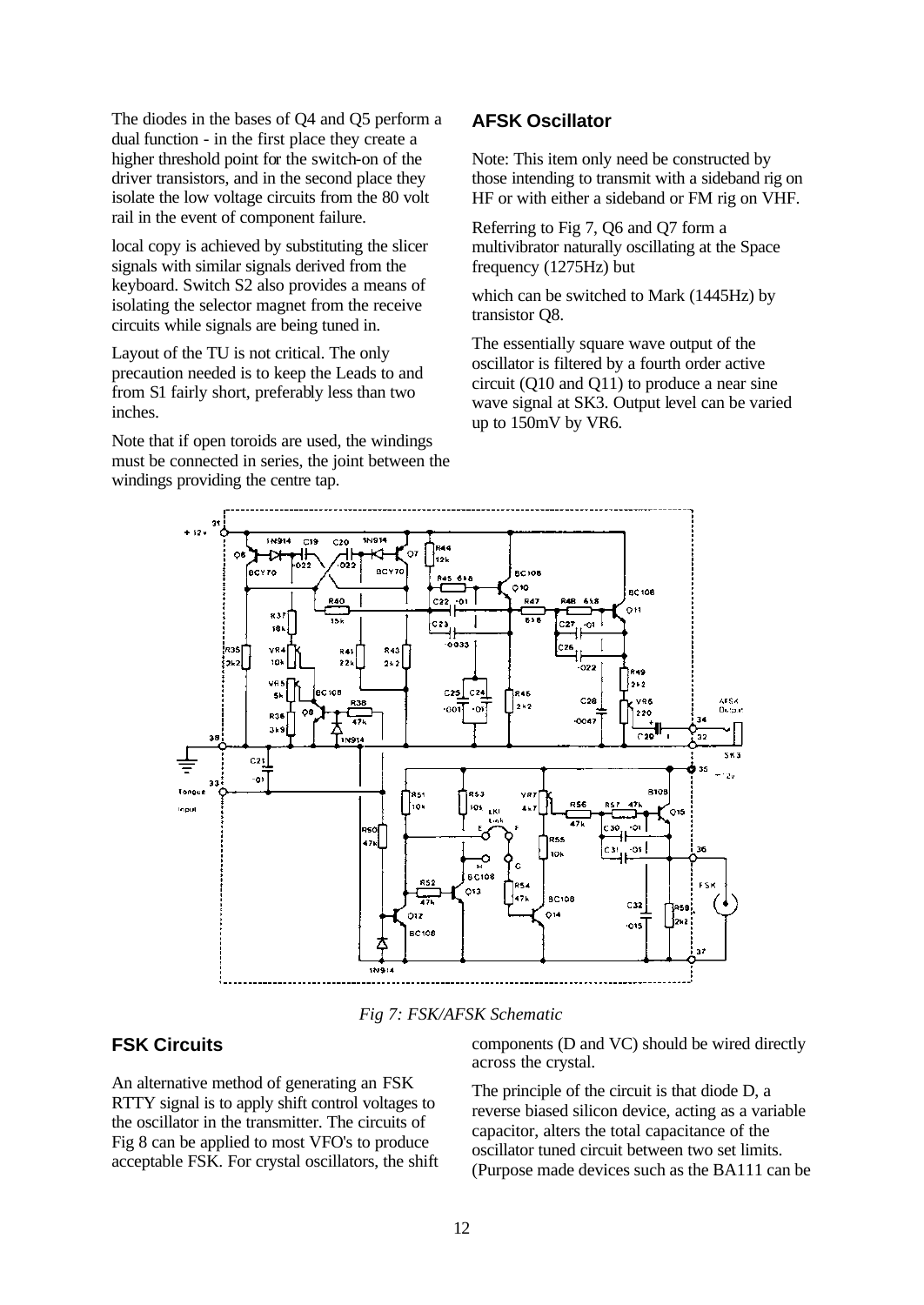used; alternatively, a power diode such as the BY106 can be used). Abrupt transitions between these limits are prevented by the 2pole active filter constructed around Q15. (See Fig 7).

By convention, the radiated signal should have its Mark frequency HF of its Space - if the signal turns out to be "upside-down", simply change link LK1 to H-G. Shift setting is achieved by adjusting VR7 and VC.



*Fig 8: FSK Circuits*

# **Construction**

With the exception of the wiring to and from Sl (Fig 6), neither the layout nor the method of construction is critical, hence any of the common construction methods such as matrix board, Veroboard etc, may be used.

The most "sure-fire" approach is to use ready made printed circuit boards - such boards are available from BARTG. The following construction notes refer to the use of the BARTG boards.

Referring to Fig 11, insert the two wire Links (alongside VR1 and among D14, D15, C17 and C18) and all

terminal pins (total of 32 including the two test points). Fit and solder all components, observing the following points:

1. Ll and L2 - for pot cores such as the 3AF types, secure to the board using an epoxy resin; e.g. Araldite. For "open" toroids, some form of resilient mounting is required - a small rubber foot or grommet can achieve this as shown in Fig 9.

The centre tap connection for the 3AF cores is made by strapping the white and the red/white leads together, and by earthing them.



*Fig 9 Toroid Mounting*

2. IC1 and IC2 - it is recommended that 14 lead Dual-in-Line (DID devices be used as there is minimum risk of them being mounted incorrectly. If short form

DIL (8Lead) or TO-99 (sometimes known as 8-Lead TO-5) packages are to be used then they can be fitted as shown in Fig 10. DIL sockets can be used.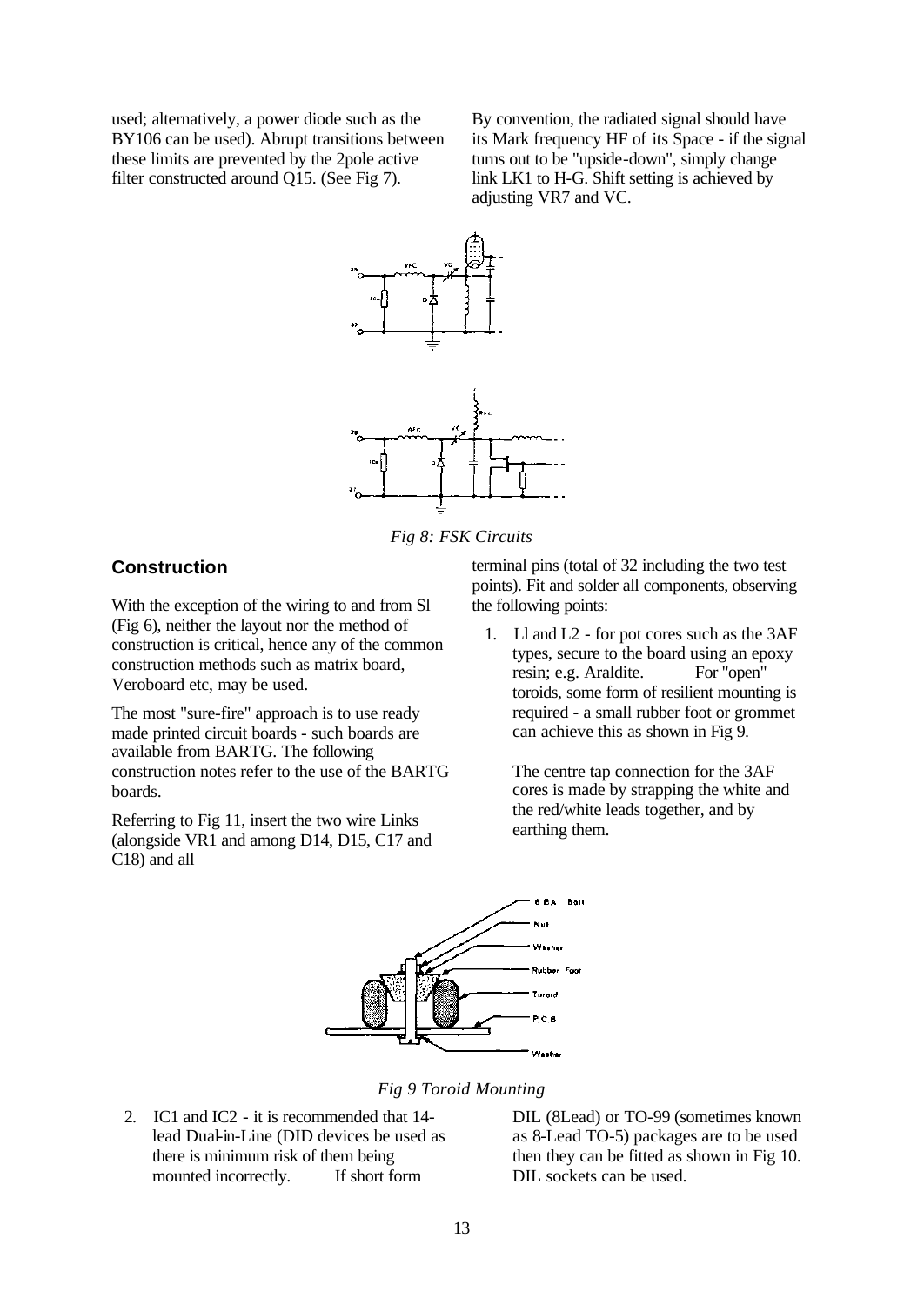- 3. Q4 and Q5 no heat sinks are required so these transistors are simply mounted vertically on their terminal Leads. Note that the emitters are nearest each other, hence the exposed metal surfaces (for MJE340 transistors) face in the directions indicated by Fig 11.
- 4. R30 and R31 these resistors dissipate two watts and should be spaced 5 mm from the surface of the board to avoid scorching the PCB.



*Fig 10: Alternative IC packages (top views)*

Any case with internal dimensions in excess of 11 x 8 x 3.5 inches will suffice, although an earthed metal box should be used where the unit is to operate in the vicinity of a transmitter. Fig 13 shows an arrangement for a common size of diecast box.

First drill the holes for S1, S2, the meter, mains lead, fuseholder, FSK output, SK1, SK2, SK3,

and 6 mounting holes for the printed circuit board and the two for the mains transformer. Then mount the Large PCB, mains transformer, meter sockets, switches, fuseholder and mains Lead in that order. Do not fit the small PCB until the TU board has been adjusted.



*Fig 11: ST5 Terminal Unit Printed Circuit Board Component Layout*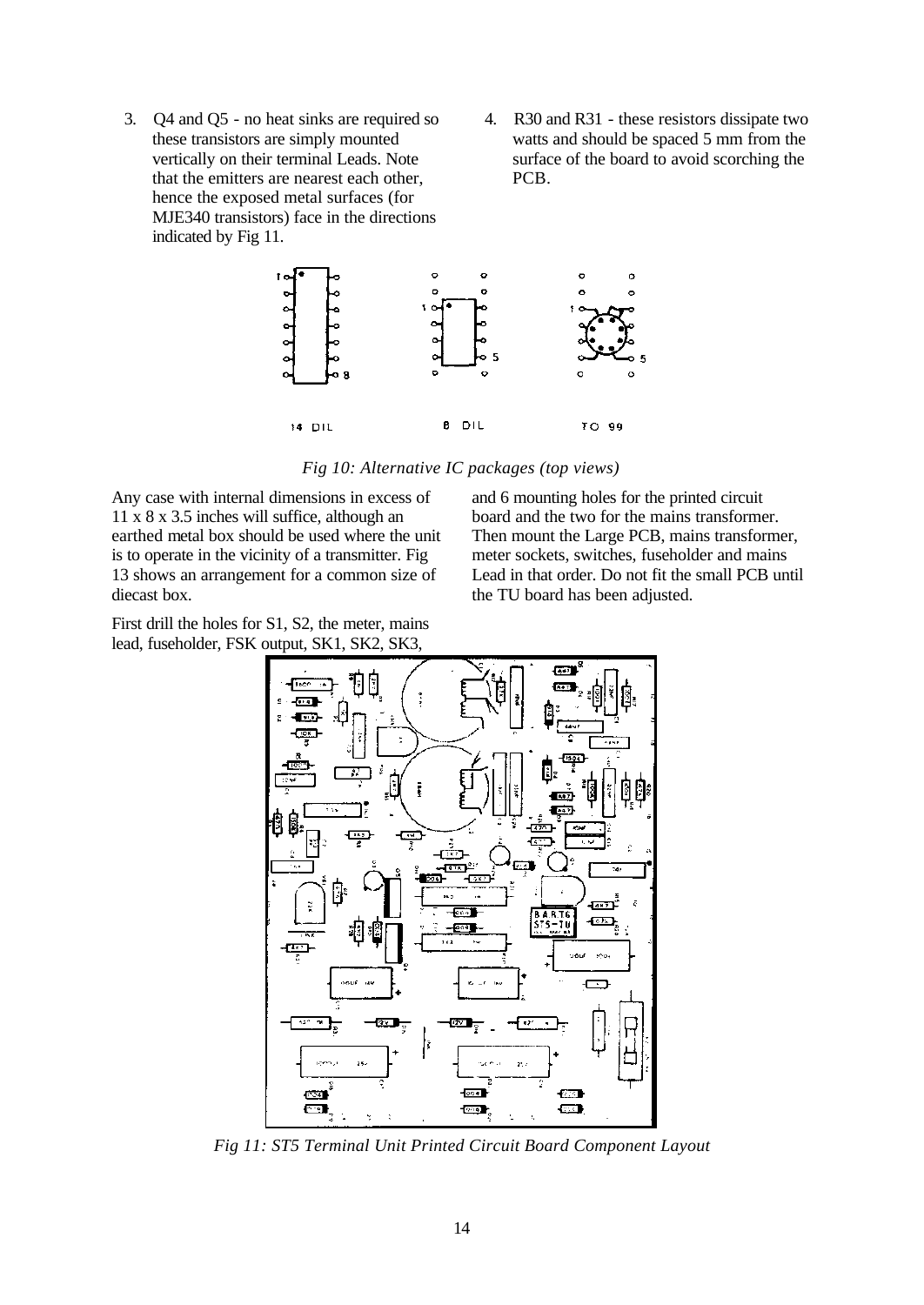# **Alignment**

Once the PCB has been constructed and checked for correct component placement (Fig 11), dry joints etc, wire the board as per Fig 14 omitting all connections to the FSK/AFSK board.

Referring to the schematic in Fig 6 and the interunit wiring diagram of Fig 14, the alignment procedure is as follows:

- 1. Short the input jack SK1 and connect a DC voltmeter between TPA and terminal pin 30 (earth). Adjust VR1 so as to attempt to get a zero voltage reading this may not be possible as the meter will probably swing sharply from one extreme to the other over a very short travel of VR1. If this happens get it as near as possible and Leave it. Remove the input short and disconnect the voltmeter from TPA.
- 2. If an audio oscillator and frequency counter are available, tune the discriminator as described below; if not then proceed to step 4. Feed in a Space signal (1275Hz) at SK1, any level between 10mV and 1V, and tune L1/C1 for a peak reading on the tuning meter, altering VR2 for a convenient reading as necessary. L1/C1 can be brought to resonance by changing the value of the capacitor C1.
- 3. Repeat the tuning process for L2/C2 using a Mark tone of 1445Hz.
- 4. Feed in a Space signal (1275Hz) either as per step 2, or if steps 2 and 3 were omitted any variable frequency audio tone; e.g. a clean beat note from a receiver. However, be careful not to select a subharmonic as 425Hz and 482Hz will produce significant deflections on the meter. Vary the frequency of the audio signal for a peak reading on the meter and adjust VR2 for a convenient setting, say 70% of fullscale.
- 5. Feed in a Mark signal (1445Hz) and vary the frequency for a peak reading. Adjust VR3 for the same reading as in step 4. Repeat steps 4 and 5 until both readings are the same.
- 6. Plug the teleprinter into SK2 and switch S2 to KB (Keyboard). With the motor running, check that TPB is positive - it should be at Least 9 volts - if it is negative, change over terminals 2 and 4 of SK2.
- 7. With the motor running, the printing mechanism should be stationary - if it is "racing", change over terminals 1 and 5 of SK2.

With all the above steps completed there should be little need to make any further adjustment for a long time.



*Fig 12: FSK/AFSK Printed Circuit Board Component Layout*

# **FSK/AFSK Board**

For a receive-only unit this part need not be wired at all. Similarly, if, say, the AFSK oscillator is not required then all the AFSK components can be omitted, or the FSK parts can be omitted if the outgoing tones are to be fed to the microphone socket of the transmitter .

Insert the terminal pins. Mount and solder all the components including the Link between E and F (Fig 7).

It is recommended that multi-turn trimpots be used for VR4 and VR5. However, the printed circuit has been designed to accommodate either the trimpots or a pair of the cheaper skeleton presets.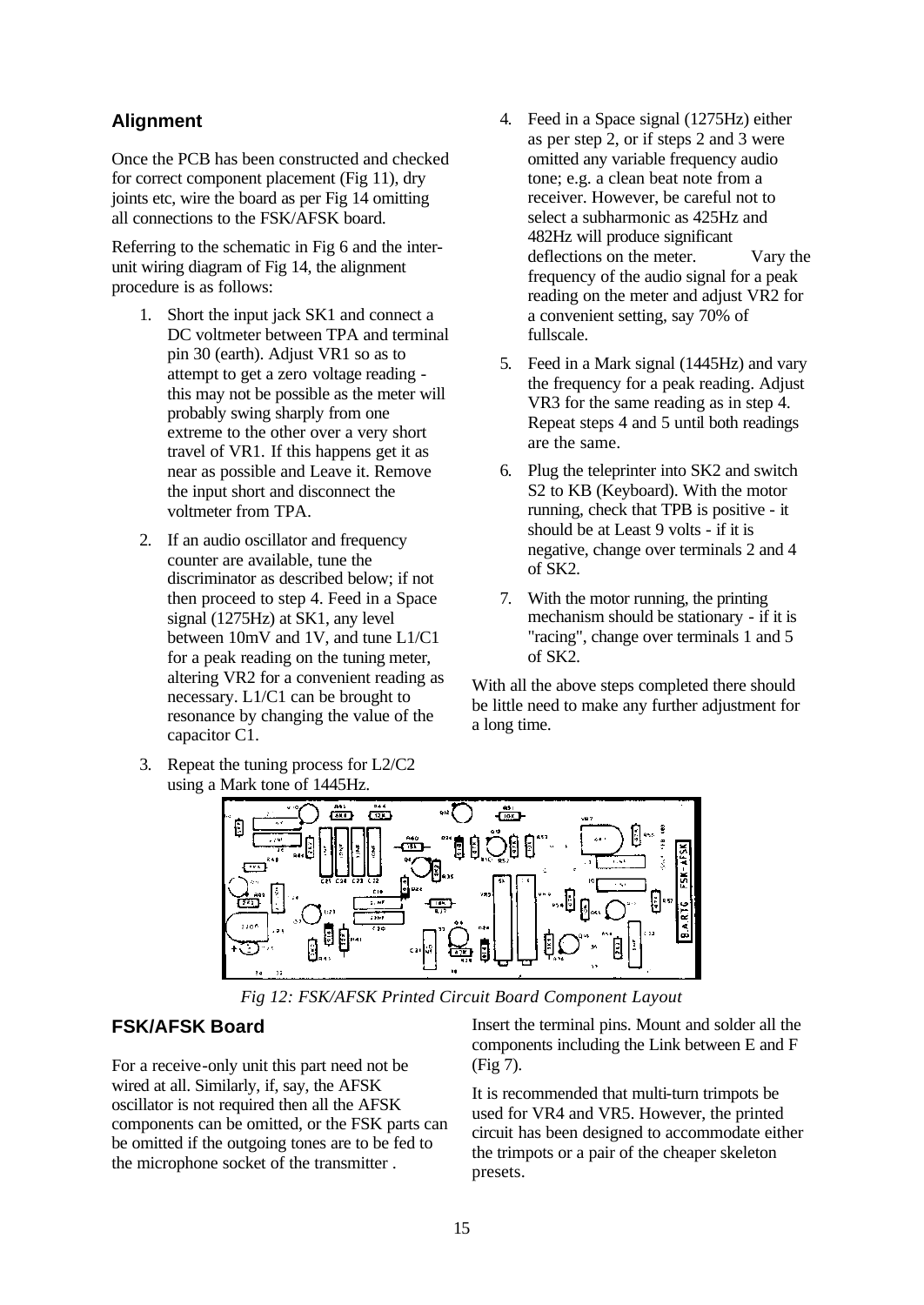# **AFSK Alignment**

Having checked the PCB has the components in the correct places (Fig 12) and good soldered joints, mount the board in the diecast box - using 1 inch 68A tapped pillars with insulating washers - and make all the remaining interconnections between the two boards and the external components (see Fig 14).

Switch the oscillator to Mark by disconnecting the teleprinter from SK2 and shorting terminals 3 and 4 on SK2. Adjust VR4 for an output

frequency of 1445Hz. Remove the short and adjust VR5 for 1275Hz.

If no frequency counter is available, then either beat the signal against known accurate 1275/1445Hz tones or, as a Last resort, connect SK3 to SK1 and adjust VR4 and VR5 for peak readings on the TU tuning meter.

Finally adjust VR6 for a convenient output level - see also the section on "RF Equipment - Transmitters".



*Fig 13: Typical Case Layout*



*Fig 14: Inter-unit Wiring*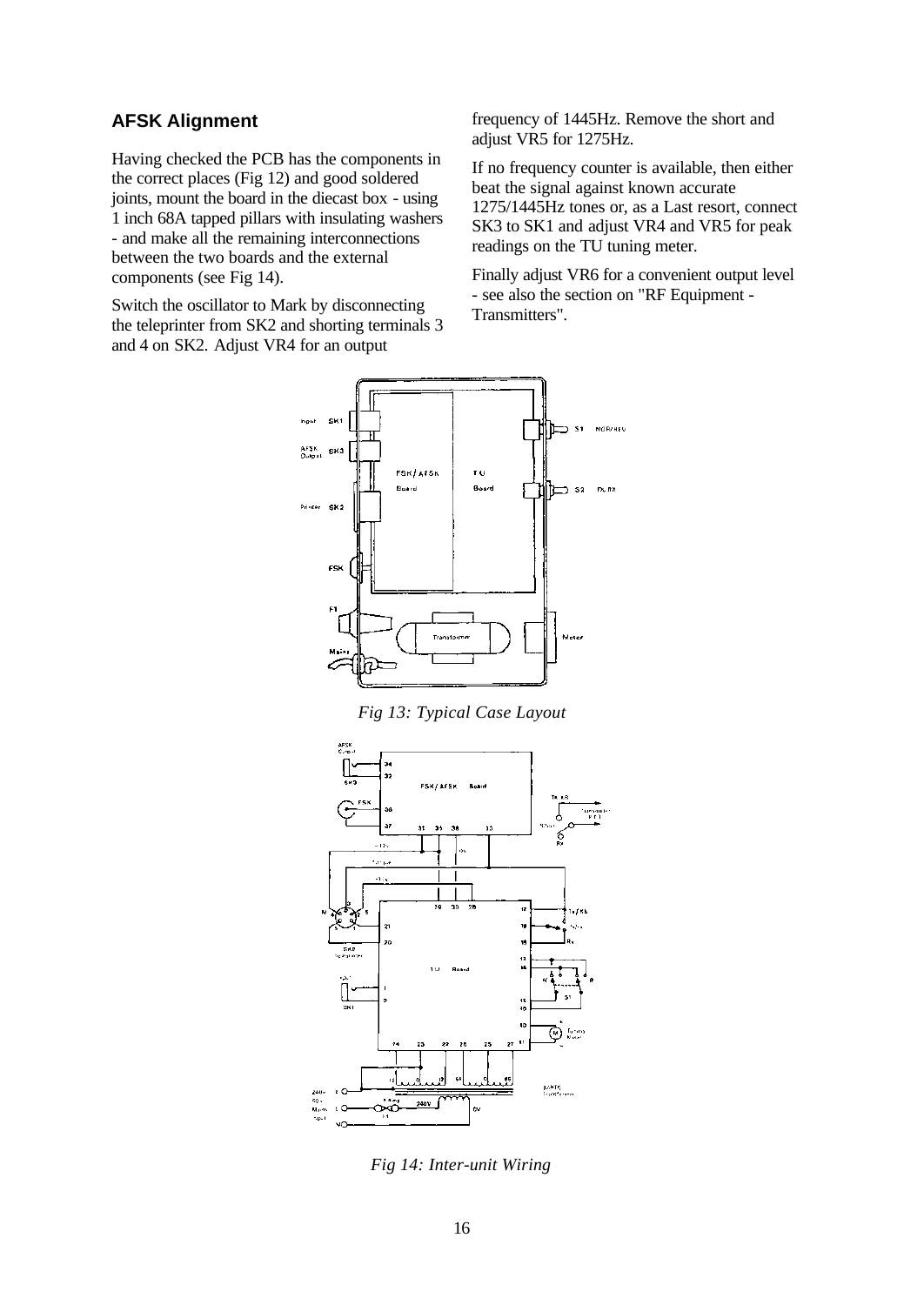# **ST5 Components List**

# **SEMICONDUCTORS**

|               | <b>Description</b> | <b>Circuit</b>                                       |
|---------------|--------------------|------------------------------------------------------|
| 709C          | operational amp    | IC <sub>1</sub>                                      |
| 741           | operational amp    | IC2                                                  |
| <b>BC108</b>  | transistor - npn   | Q1,2,3,8,10,11,12,13,14,15                           |
| BCY70         | transistor - pnp   | Q6,7                                                 |
| <b>MJE340</b> | transistor - npn   | Q4,5                                                 |
| 1N914         | diode - silicon    | D1,2,3,4,9,22,23,24,26                               |
| 1N4004        | diode - silicon    | D <sub>10</sub> , 11, 12, 13, 16, 17, 18, 19, 20, 21 |
| <b>BZX61</b>  | 12y Zener diode    | D <sub>14</sub> ,15                                  |
| OA47          | diode - germanium  | D <sub>5</sub> ,6,7,8                                |
|               |                    |                                                      |

# **CAPACITORS**

|                | <b>Description</b> | <b>Circuit</b>    |
|----------------|--------------------|-------------------|
| 3.3pF          | ceramic plate      | C7                |
| 47pF           | ceramic plate      | C <sub>6</sub>    |
| 1000pF         | polystyrene        | C <sub>25</sub>   |
| 3300pF         | polystyrene        | C <sub>23</sub>   |
| 4700pF         | polystyrene        | C28               |
| 10nF           | 25V disc ceramic   | C4, 5, 12, 13, 21 |
| 10nF           | 5% polycarbonate   | C22,24,27,30,31   |
| 15nF           | 5% polycarbonate   | C <sub>32</sub>   |
| 22nF           | 5% polycarbonate   | C3,9,10           |
| 22nF           | 5% polycarbonate   | C19,20,26         |
| 33nF           | 5% polycarbonate   | C2a               |
| 68nF           | 5% polycarbonate   | C8,11             |
| 100nF          | 5% polycarbonate   | C <sub>2</sub>    |
| 180nF          | 5% polycarbonate   | C1                |
| 1uF            | 35V tantalum bead  | C29               |
| 100uF          | 25V electrolytic   | C14,15            |
| 100uF          | 100V electrolytic  | C16               |
| 1000uF         | 25V electrolytic   | C17,18            |
| <b>PRESETS</b> |                    |                   |
| 220            | Skeleton           | VR <sub>6</sub>   |
| 4K7            | <b>Skeleton</b>    | VR3, VR7          |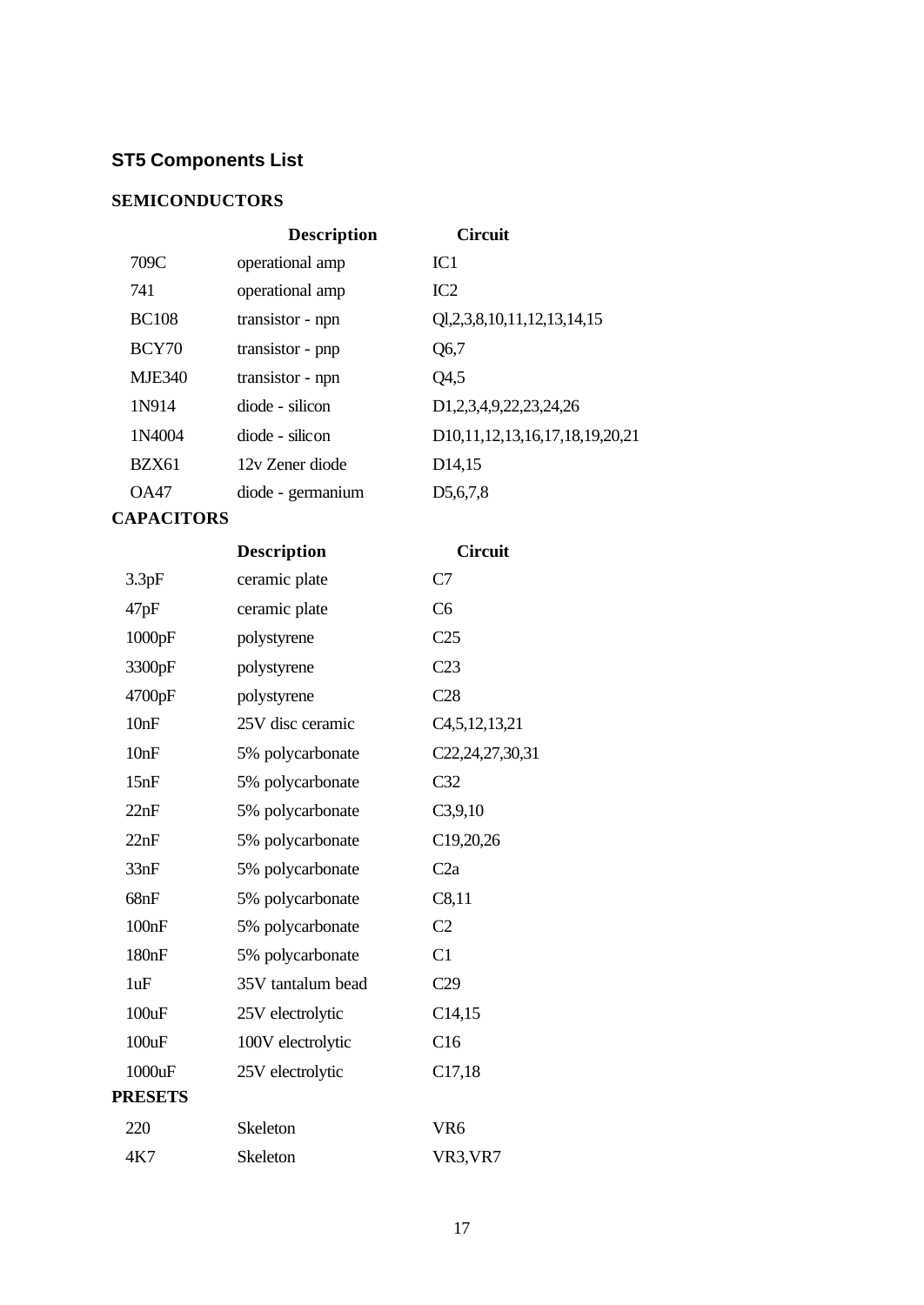| 5K  | Multiturn       | VR5             |
|-----|-----------------|-----------------|
| 10K | <b>Skeleton</b> | VR <sub>2</sub> |
| 10K | Multiturn       | VR4             |
| 22K | <b>Skeleton</b> | VR1             |

| 22                       | 1W                           | R34                         |
|--------------------------|------------------------------|-----------------------------|
| 47                       |                              | R6,7,21,22                  |
| 82                       | 1W                           | R32,33                      |
| 100                      |                              | R 5                         |
| 560                      | 1W                           | R1                          |
| 1K                       |                              | R <sub>2</sub> ,23          |
| 1K5                      |                              | R <sub>8</sub>              |
| 2K <sub>2</sub>          |                              | R35,43,46,49,58             |
| 2K7                      |                              | R11,13                      |
| 3K3                      | 3W                           | R30,31                      |
| 3K9                      |                              | R36                         |
| 4K7                      |                              | R15,25,27,28,29             |
| 6K8                      |                              | R45,47,48                   |
| 10K                      |                              | R3,51,53,55                 |
| 12K                      |                              | R44                         |
| 15K                      |                              | R40                         |
| 18K                      |                              | R37                         |
| 22K                      |                              | R41                         |
| 27K                      |                              | R12                         |
| 47K                      |                              | R20,24,26,38,50,52,54,56,57 |
| 100K                     |                              | R16,17,18,19                |
| 150K                     |                              | R4,14                       |
| 1M                       |                              | R9,10                       |
| <b>INDUCTORS:</b>        |                              |                             |
|                          | 88mH open toroid or pot core | L1,L2 See note              |
| <b>MISCELLANEOUS</b>     |                              |                             |
| <b>Mains Transformer</b> |                              | See note                    |
| P.C. Boards (2 off)      |                              | See note                    |

Meter, 1mA, Switches, plugs, sockets, fuseholders, case, hardware, etc.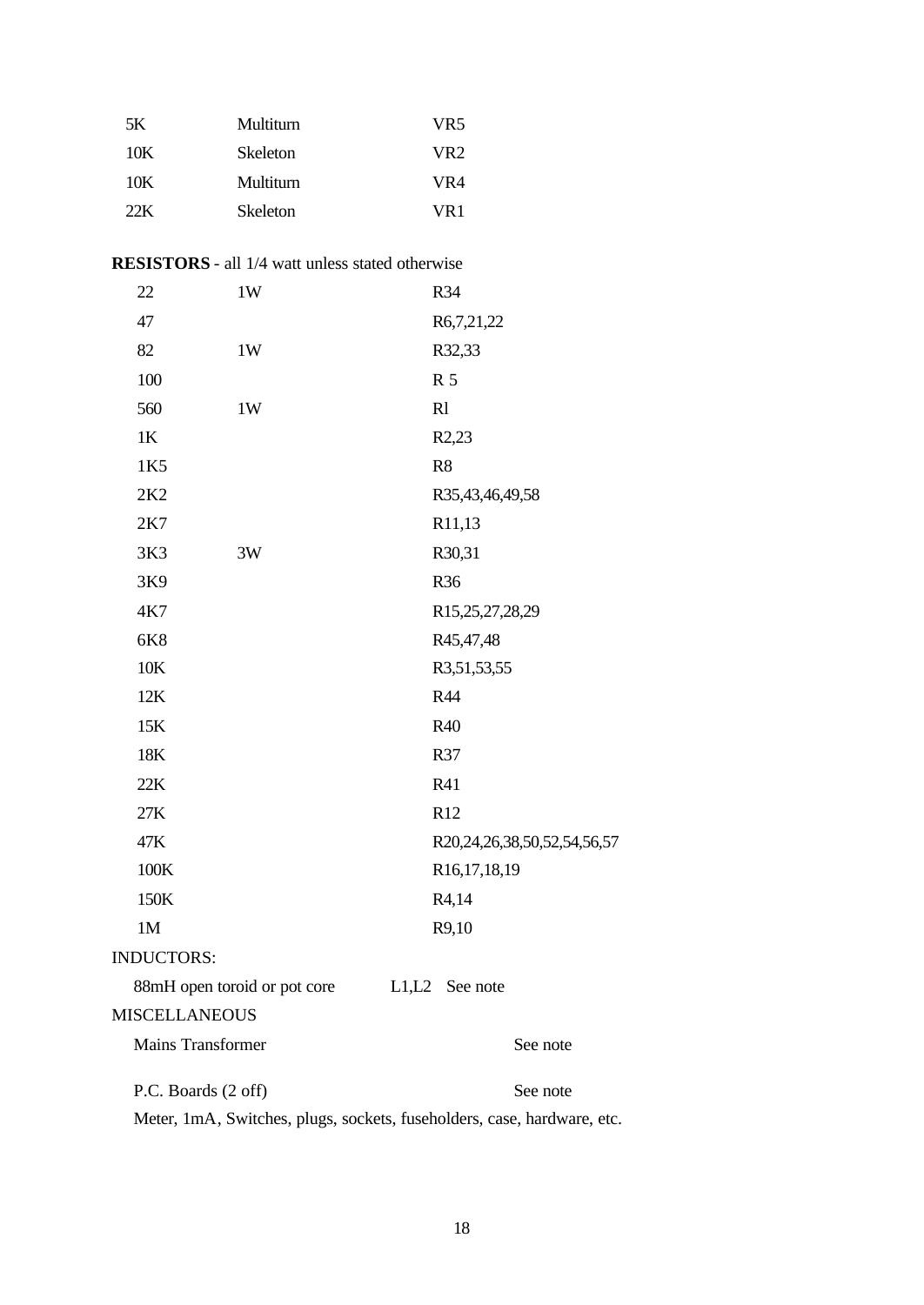# **NOTE**

Mains transformer, toroids, pot cores and printed circuit boards are obtainable from the British Amateur Radio Teleprinter Group. (Members of BARTG qualify for discounts on these items). For ordering details, see the current issue of DATACOM.



*Fig 15: ST5 Terminal Unit Printed Circuit Track Layout*



*Fig 16: FSK/AFSK Printed Circuit Track Layout*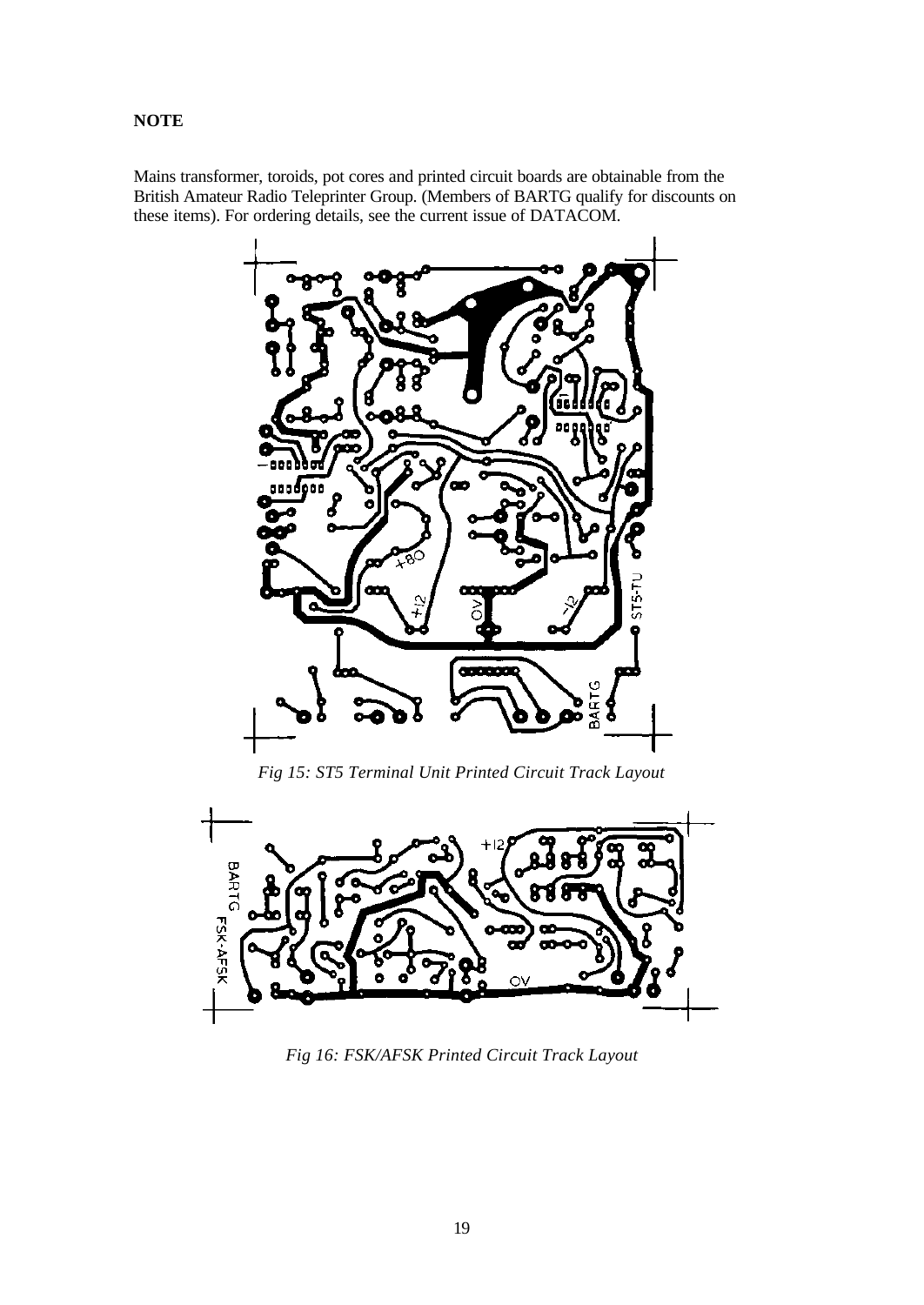# **Tuning Scope Connections**

Even though a tuning meter has been included in the circuits described so far, a CRT indicator will be found to be a worthy addition. The oscilloscope need not be at all special - a simple XY display with a sensitivity of a few volts per centimetre being all that is required. All necessary terminals are provided on the PCB layout, and two configurations are offered.

Fig 17a is the simplest, producing a crude "cross" display, but is somewhat limited for narrow shift

signals. The "flipping Line" display of Fig 17b will be found easier to use but it does require a DC-coupled Y amplifier in the oscilloscope - the object is to tune the signal so that the two horizontal Lines are of equal length and equidistant from the centre of the display. An additional advantage of the flipping line arrangement is that by replacing the X signal with a 140ms timebase, the signal waveform can be observed.



*Fig 17: Tuning Scope Connections*

Some readers may own and wish to use a CRM-1 indicator (the CRM-1 is the CRT indicator part of the FSY.1.1 system). Simply connect terminal 12 of the PCB to pin 1 of PL2 of the CRM-1, and make an earth connection between the units (terminal 30 PCB to pin 4 of PL2 CRM-1). Please note that CRM-1 indicators are no longer available on the surplus market although they may turn up from time to time in "small ads" or junk sales.

A novel approach to the problem of tuning an RTTY signal Led to the development, by Tony Oakley, G4HYD/5Z4DJ, of the Toni-Tuna. This

is a versatile audio frequency tuning meter, utilising an LED bargraph display, which indicates the frequency to a resolution of 10Hz, and being totally electronic gives a near instantaneous readout. For further information on the ToniTuna, the reader is referred to BARTG Datasheet No 1. For ordering details see the current issue of DATACOM.

Whichever indicator system is adopted, a little practice on Live signals will soon educate the user how to tune in signals to get the correct display.

# **TTL Interface**

If it is required to convert the demodulated teleprinter signals into TTL levels, e.g. for connection to a visual display unit (VDU), electronic speed converter or

computer, then the circuit in Fig 18 may be used.

Note that the resistor is fed from +5V and NOT +12V.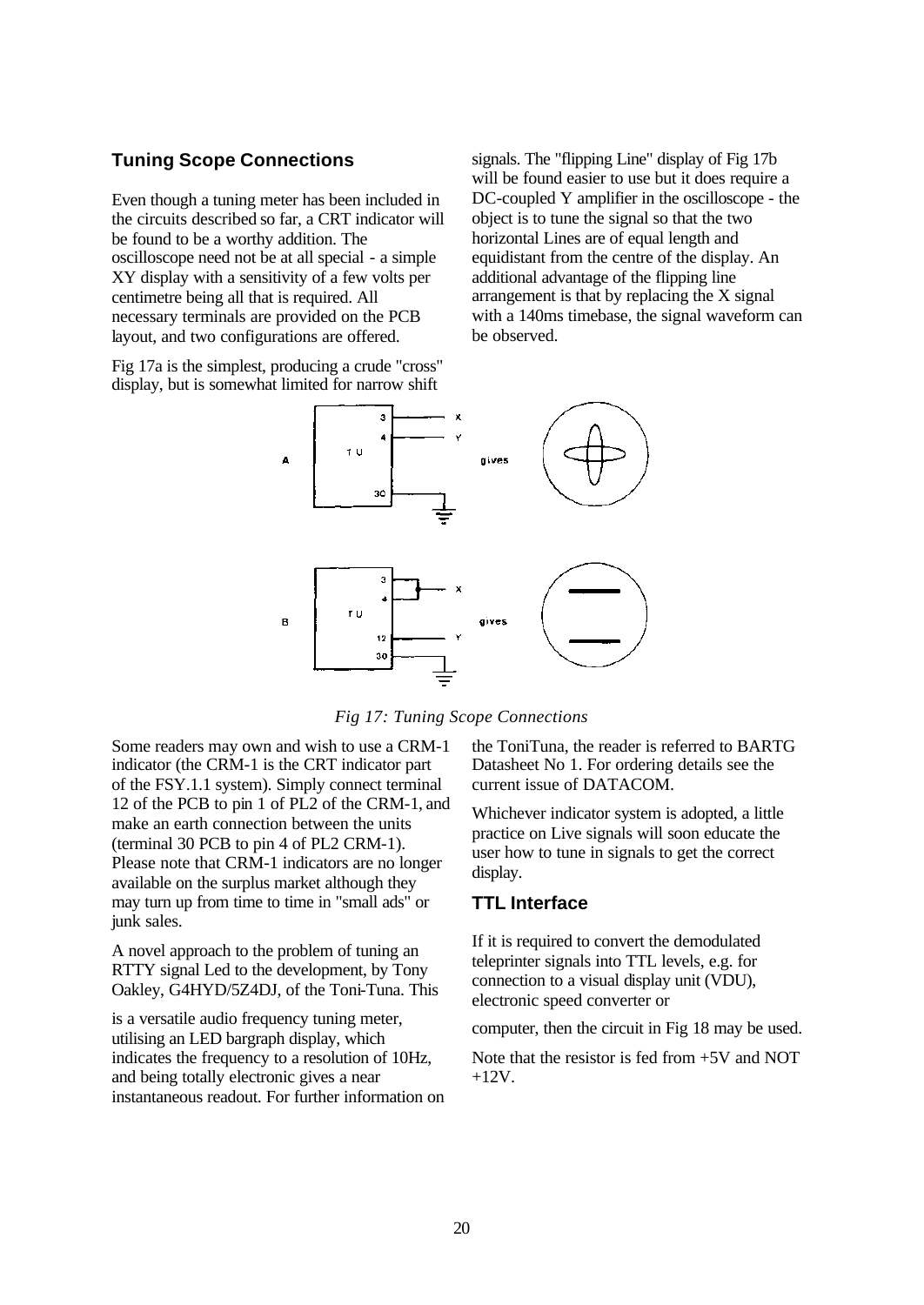

*Fig 18: TTL Interface*

#### **Using the 75 Teleprinter**

ALL transmitting versions of the Creed 75 regenerate telegraph signals; i.e. any incoming signals at the selector magnet are reproduced at the transmit (keyboard) contacts.

If there is an electrical connection between the keyboard and the magnet - as in the BARTG design - then an electro-mechanical "feedback" situation can occur. Magnet signals are mechanically coupled to the transmit contacts which are then fed back via the Terminal Unit to the magnet. The net result is that the machine goes into an oscillatory condition, printing the same character ad infinitum.

Some machines are fitted with a mechanical device for inhibiting this condition but even

when this is fitted the adjustment is rather critical and therefore not recommended. Fortunately; the Creed 75 obtains its local copy entirely by mechanical means and therefore does not require the electronic connection.

The solution is to break the circuit within the Terminal Unit but at the same time maintain the appropriate connections to the FSK/AFSK generators.

Fig 19 shows the modifications required to the inter unit wiring. (See Fig 14). Note the extra connection from  $S2$  to the  $+12V$  supply (terminal 29). This is necessary to hold the magnet in the Mark condition when S2 is switched to "TX/KB".



*Fig 19: Inter Unit Wiring Modifications*

#### **Band Pass Filter**

A pre-Limiter bandpass filter can be a particularly worthwhile addition to a Terminal Unit when taking copy on the crowded HF bands.

Fig 20 gives the circuit of a filter suitable for 1275/1445Hz tones, either as an "add-on" unit (Fig 20a) or as an integral part of the Terminal Unit (Fig 20b). Alignment is straightforward and only requires an accurately calibrated audio oscillator (or oscillator and counter) and a high impedance AC voltmeter (or DC voltmeter and diode probe).

First short out L3and L5 and connect the oscillator via a 47K resistor across L4 - see Fig 20c. Find the resonant frequency of the centre tuned circuit (peak reading on meter) and then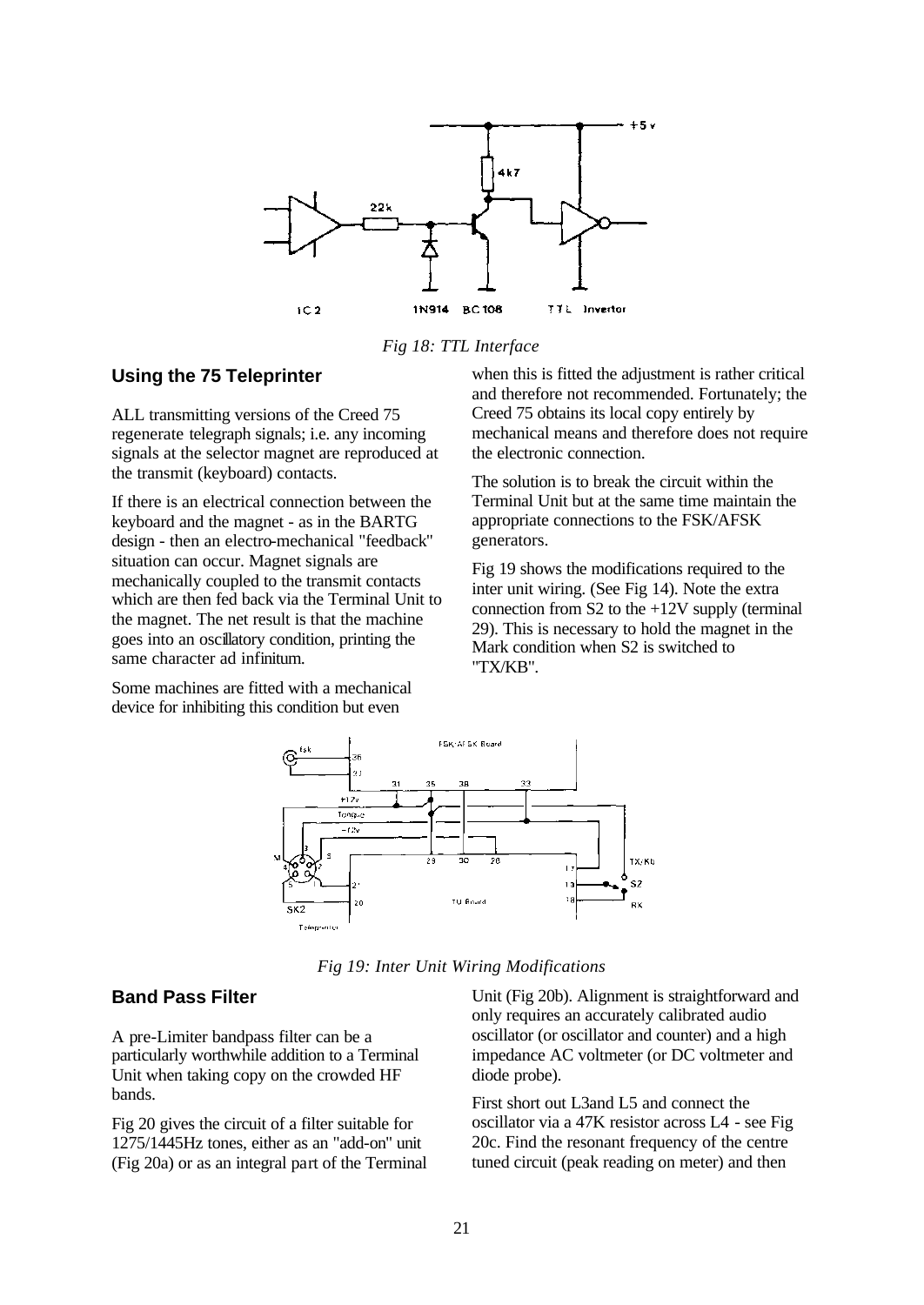alter the value of the 0.11uF capacitor as necessary to bring this resonance to 1360Hz.

Remove the shorts and place a single short across L4. Disconnect the input and output resistors (3K3 and 3K0 Fig 20a, 3K3, 3K6 and 4K7 Fig

20b) and repeat the resonance procedure for L3 and L5.

Remove the short, reconnect the resistors alignment is then complete.



*Fig 20: Pre-limiter Bandpass Filter*

# **Single Current Output**

The question has been raised as to whether the BARTG version of the ST5 Terminal Unit can be modified for single current output. Strictly speaking, this is not practical, as most single current machines require 40/60mA from a 120V supply, for reliable operation. Something of a compromise can be reached with the existing 80V supply, and, as it is mainly a matter of omitting components, it becomes worth trying.

The changes required are:

- 1. Omit R29, R30, D11, D13 and Q5.
- 2. Change R31 to 1K8 with a rating of at Least 6 watts.

The selector magnet of the single current machine remains connected to terminals 20 and 21 of the main ST5 printed circuit board.

# **Amtor MK2 to ST5 Connections**

A suggested circuit to Link an AMTOR Mk 2 Unit to the STS is shown in Fig 21. ALL transistors except QX and QY are type BC108 or similar. Diodes are small signal silicon type 1N914.

The only change to the ST5 is to break two connections, indicated by 'X' on the diagram. Connections not shown as modified remain as before; e.g. pin 17 still goes to SK2 pin 3 and to switch S2.

Three alternative connections, 'A', 'B' and 'C', (shown at the bottom of the diagram) are provided for PTT control, depending on the

transmitter. If the transmitter has positive PTT switching relative to ground, connection 'B' can be used - 'B' will sink 40mA max at 30V max. If the transmitter needs more than either 40mA or 30V, use connection 'A' and select a suitable NPN transistor for QX.

If the transmitter has negative PTT switching relative to ground, use connection 'C' and select a suitable PNP transistor for QY. Lower the value of the 1K resistor if more than 10mA is required. If connection 'C' is used it would be better to use a +12V supply which is independent of the ST5 supply.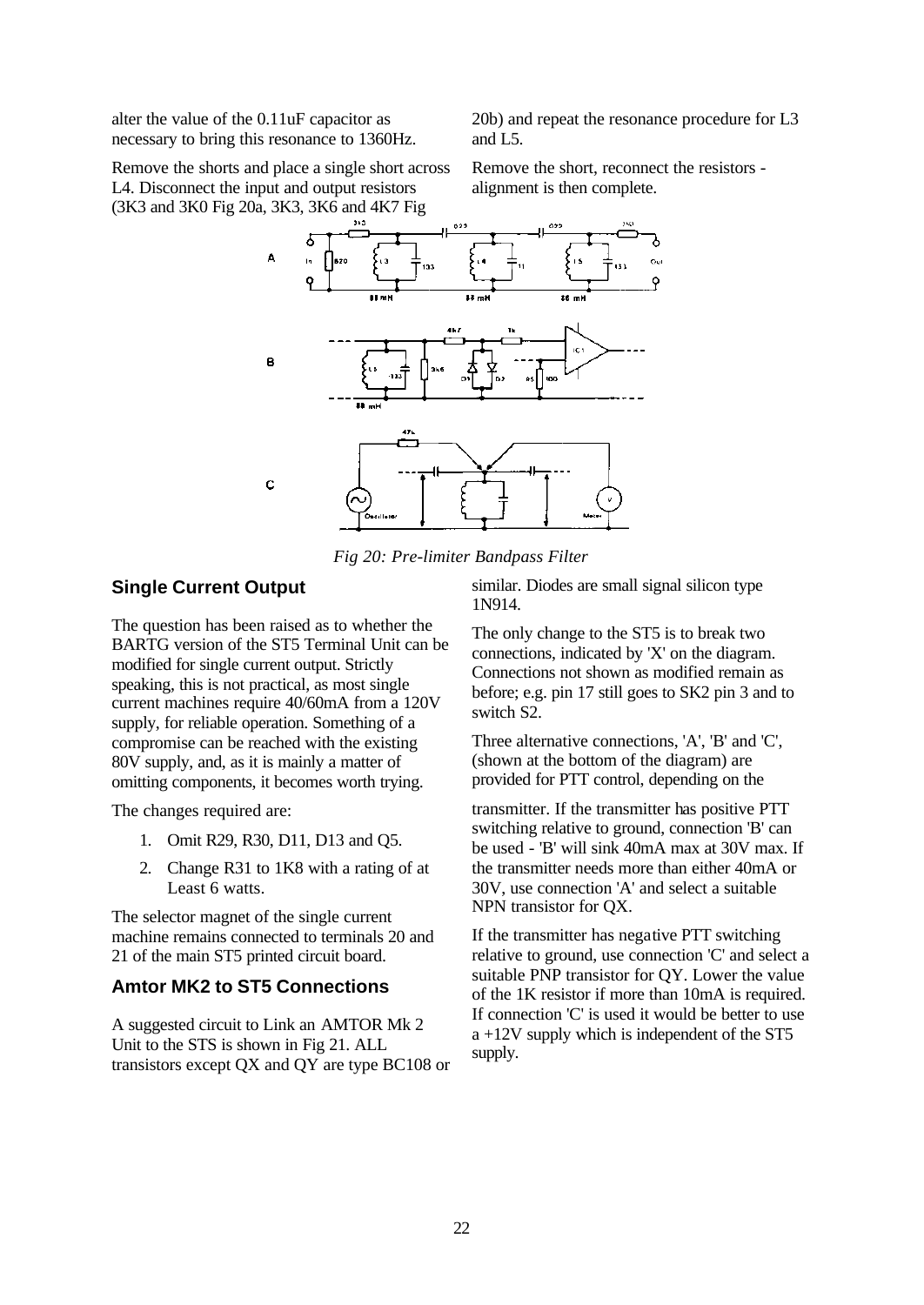

*Fig 21: AMTOR Mk2 to ST5 Connections*

# **Expanding the ST5**

#### **AUTOPRINT**

The basic ST5 Terminal Unit is an excellent design, but nevertheless it is a design which can be expanded, both to improve the copy and to make operation easier.

The BARTG Control Board which can be added to the basic ST5 fulfils these aims, and contains the following elements:

### **ACTIVE LOW PASS FILTER (ALPF)**

This filter Limits the post-detector bandwidth to the minimum required for good copy, and is optimised for 45/50 baud operation.

#### **AUTOMATIC THRESHOLD CORRECTOR (ATC)**

If the tuning of the receiver drifts from the correct point, the output from the Low pass filter will be asymmetrical with respect to ground. Unless further action is taken, this would give rise to severe telegraphic distortion. The purpose of the ATC is to centre the signal with respect to ground, and so provide the optimum signal for the dicer stage on the main ST5 board.

One Limitation of the basic Terminal Unit is its inability automatically to hold the printer in the Mark condition when there is no RTTY signal present, and hence to stop the machine "chattering" due to noise from the receiver. The Autoprint feature prevents this happening, and its operation relies on the fact that an RTTY signal has a 100% duty cycle (i.e. either a Mark or a Space is always present) - this compares to 30% or Less for SSB and CW signals. Note however that this circuit is incapable of distinguishing between an RTTY signal and a steady, unmodulated carrier, as both have a 100% duty cycle.

#### **MOTOR CONTROL**

When the Autoprint circuit recognises an incoming signal as RTTY, in addition to enabling the printer electromagnet, the printer motor is automatically turned on. When the Autoprint circuit turns off with the cessation of the incoming RTTY signal, the printer motor is held on for approximately 30 seconds, before being switched off automatically.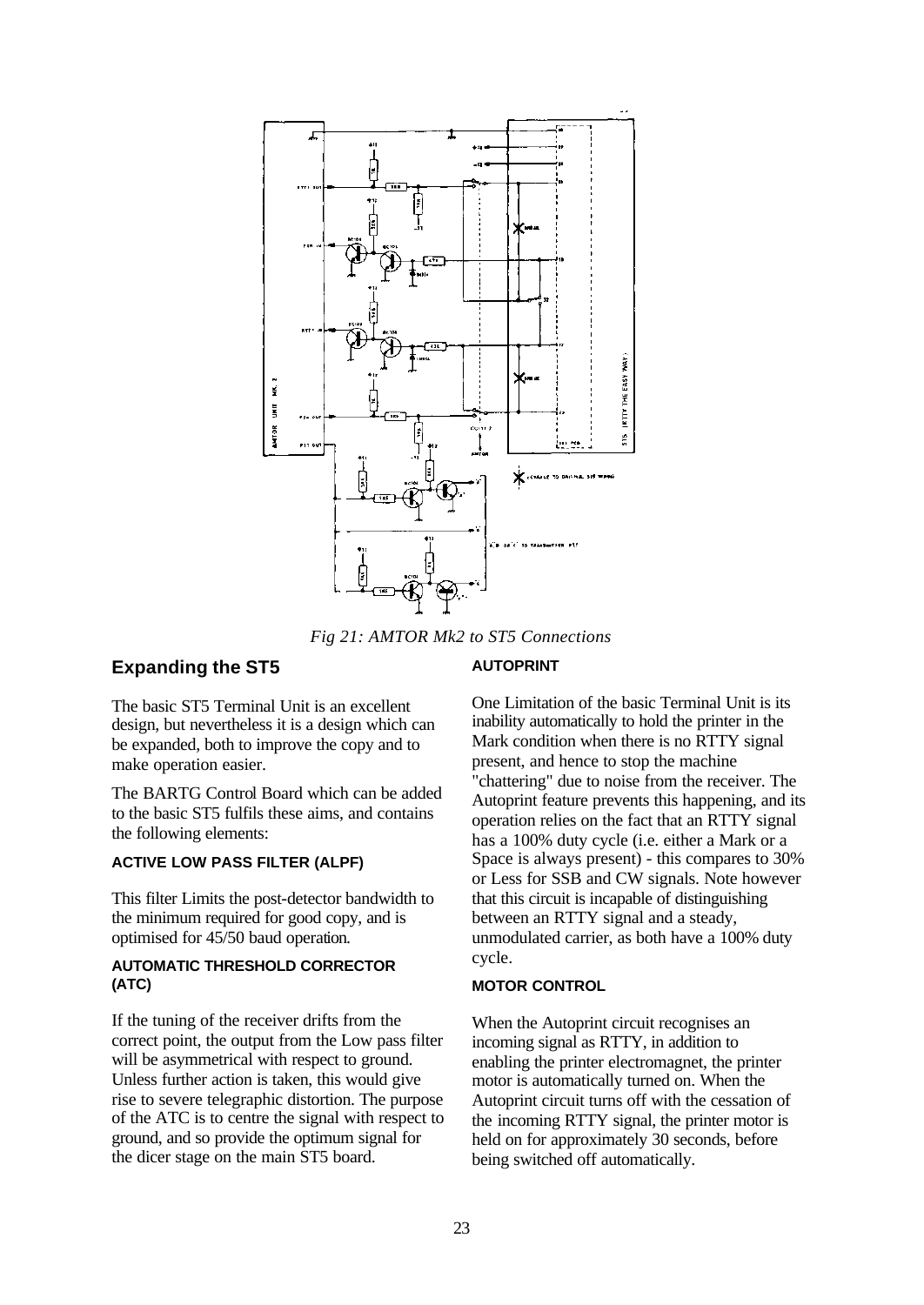The full circuit of the Control Board is shown in Fig 22. The interconnections between the Control Board, the ST5 board, the printer motor and the FSK/AFSK board are shown in Fig 24. Also, Figs 23 and 25 show the two sides of the Control Board PCB.

#### **CONTROL SWITCHES**

There are four control switches, S1 to S4. These have the following functions:

#### S1 - NORMAL/REVERSE

See Fig 22. This switch has the same function as in the ST5, but is now connected to the Control Board instead of to the main ST5 board.

#### S2 - RX/TX

See Fig 24. The existing wiring to this switch is not affected by the addition of the Control Board. However, a second pole of this switch is required to maintain the motor in the ON condition during transmission. A third pole on the switch may be included to operate the transmitter PTT, giving one-switch control to the station.

#### S3 - AUTOPRINT ON/OFF

See Fig 24. This is a new switch, which allows the operator to choose between operation under the control of the Autoprint circuit, or under manual control for copying weak noisy signals. With the Autoprint switched off, the printer motor is maintained ON.

#### S4 - MANUAL MOTOR ON/OFF

See Fig 24. This is also a new switch, allowing the printer motor to be switched on at any time, without affecting the operation of the Autoprint circuit.

#### **CONSTRUCTION**

Current issues of the BARTG ST5 printed circuit board have all the necessary fixing holes to mount the Control Board. If the ST5 board does not have these holes, the following steps need to be carried out before fitting any of the components to the Control Board.

The bare Control Board is used as a drilling jig. and should be temporarily mounted underneath the ST5 board utilising the fixing holes adjacent to terminals 12 and 25 (see Fig 11). The position of the third fixing hole may now be marked through the Control Board onto the ST5 board (in the area between R30, R31, VR2 and C16 on the STS board). Use a drill 1/8" (3mm) diameter.

#### **CONTROL BOARD ASSEMBLY**

Insert all the components, together with the terminal pins.

The value of R36 should be chosen to suit the motor control relay to be used. The maximum ratings for this relay are 17V and 100mA. For example, for a 12V relay having a coil resistance of 185 ohms, the value of R36 is calculated by Ohm's Law as follows:

 $17 - 12$  $R36 =$  --------  $x 185 = 77$  ohms 12

If the calculated value is not a standard resistor value (as in this example), the nearest standard value should be chosen (in this case 82 ohms at 1 watt).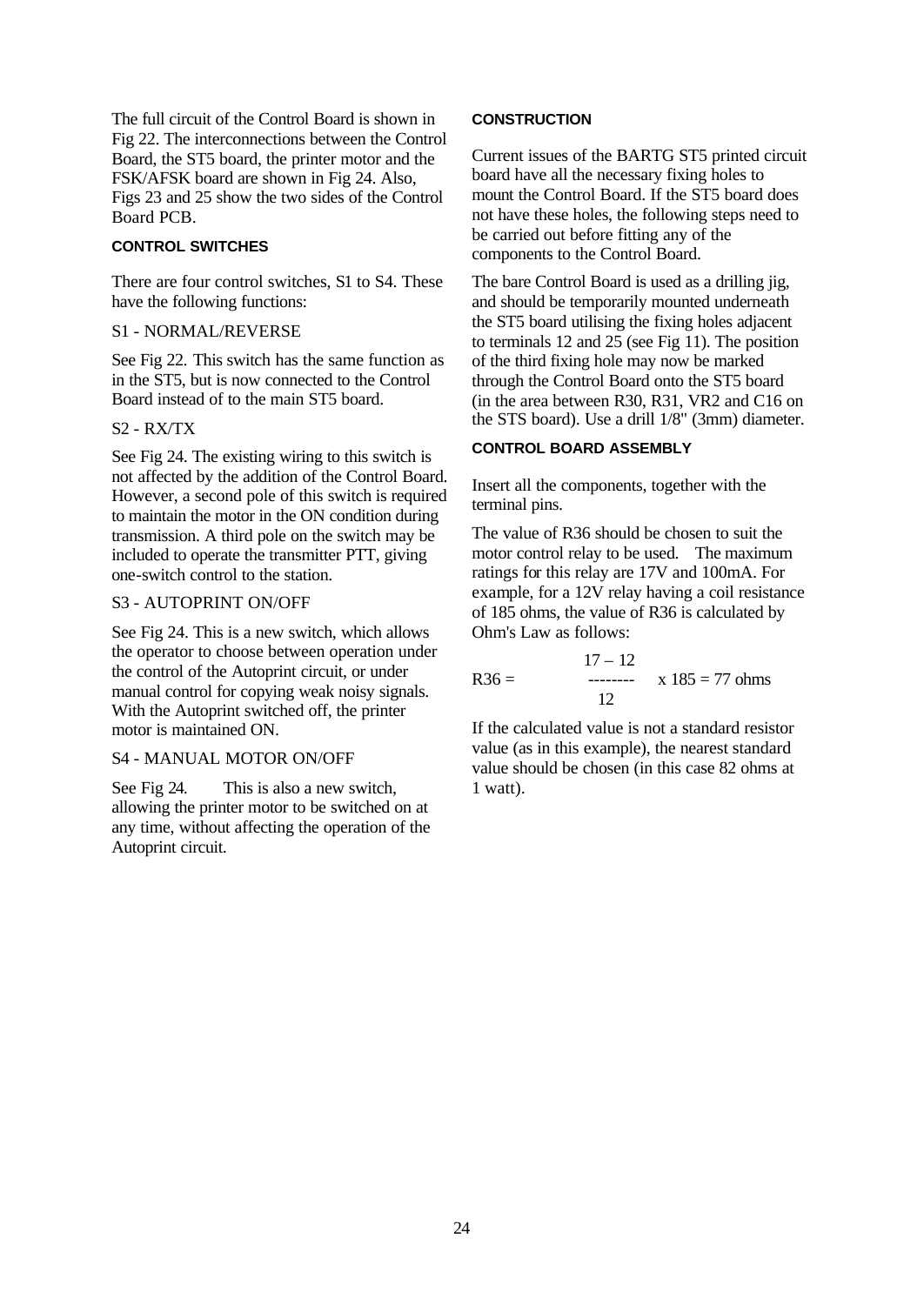

*Fig 22 Control Board Schematic*



*Fig 23: Control Printed Circuit Board Component Layout*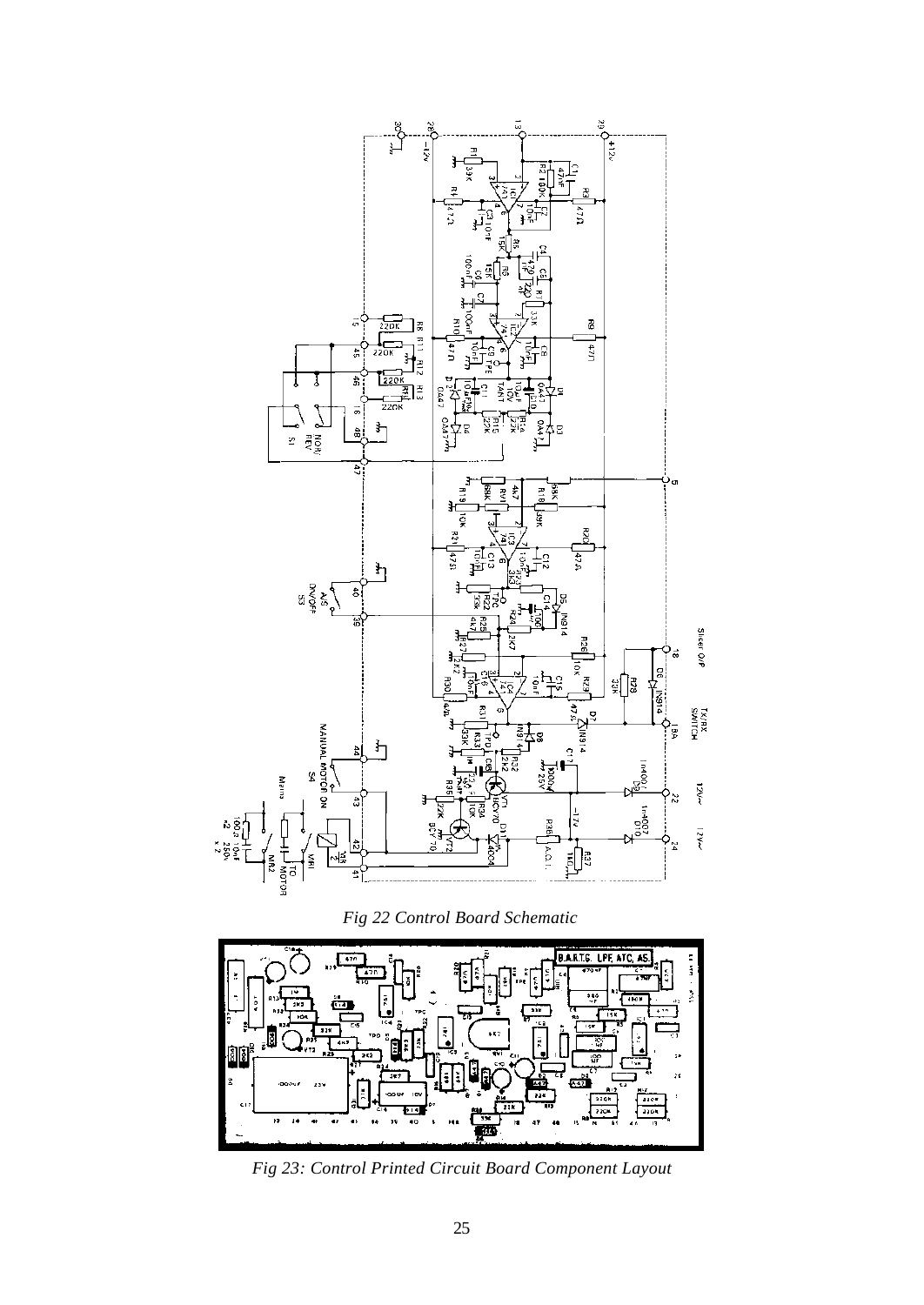

*Fig 24: Expanded ST5 Inter Unit Wiring*

#### **ST5 BOARD MODIFICATIONS**

#### **FINAL ASSEMBLY**

Remove the following components from the ST5 board:

R14 (150K), R16 (100K), R18 (100K) C4 (22nF), C1O (22nF), C11 (68nF)

Using suitable nuts, bolts and 1" spacing pillars, mount the Control Board adjacent to the FSK/AFSK board, above the ST5 board. Then modify the existing external wiring to conform to Fig 24. Note that terminal 14 on the ST5 board is no Longer used.



*Fig 25: Control Board Printed Circuit Track Layout*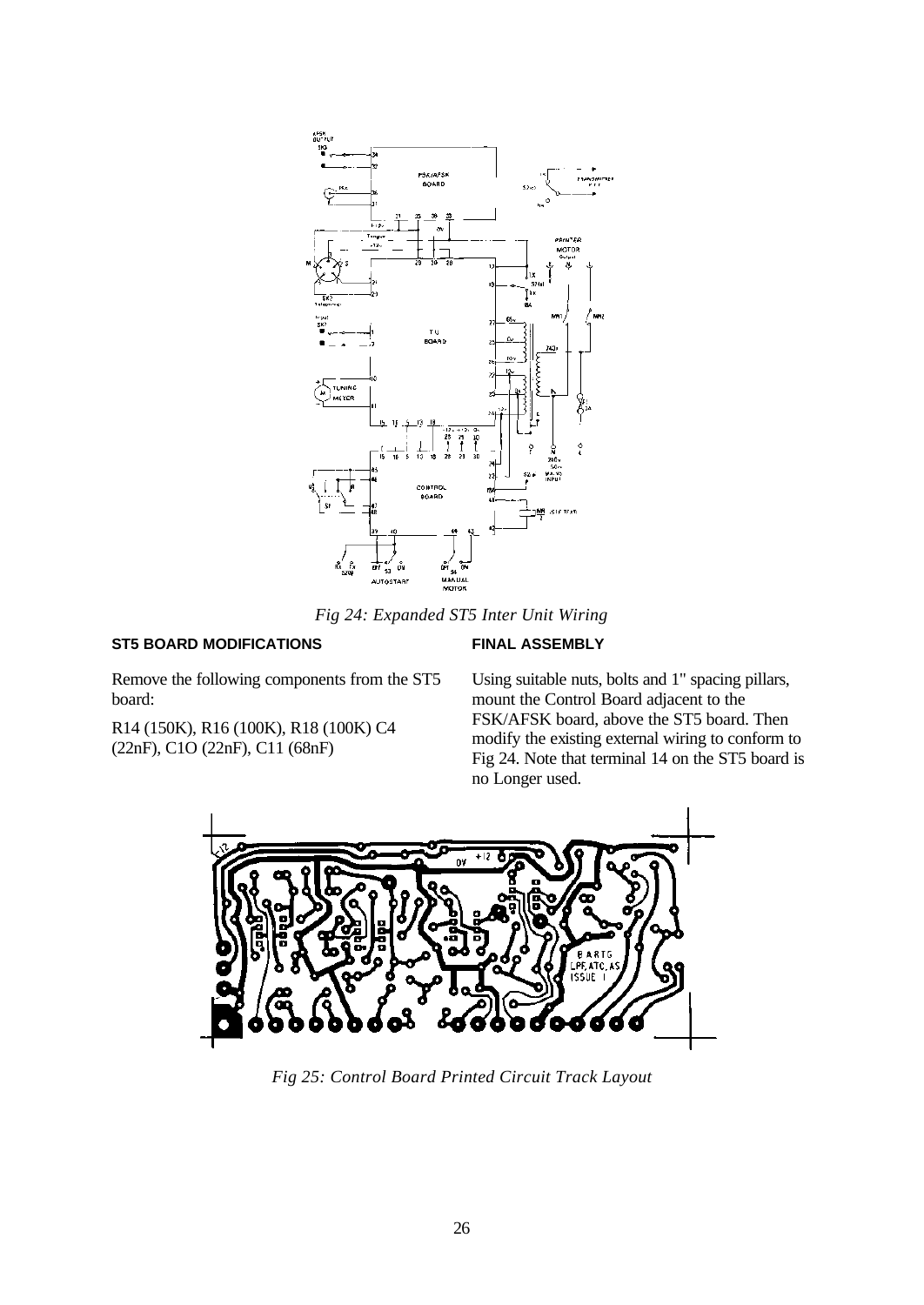#### **ALIGNMENT**

A DC voltmeter and AF generator are required for alignment. See Fig 22. (a) Connect the DC voltmeter between test point TPC and ground (terminal 30) on the Control Board. (b) Connect the AF generator to the input of the ST5 (SK1 see Fig 24), and adjust the frequency to obtain a reading of 60% on the tuning meter (assuming a peak reading of 70% as described in the alignment instructions for the ST5). (c) Adjust RV1 on the Control Board to a position where the voltage at TPC just switches between positive and negative. The setting of RV1 will depend on how accurately the TU discriminator is tuned, and on other external factors such as whether a pre-Limiter band pass filter is in use, but is not over critical.

#### **OPERATING**

Once the Control Board has been installed, using the ST5 is even easier than before. The normal method of operating is to leave the Autoprint switched on whilst tuning around the band, to stop the printer "chattering" on noise from the receiver. As soon as an RTTY signal is tuned in, there will be a delay of approximately one

#### **CONTROL BOARD COMPONENTS LIST**

second, after which the printer motor will turn on, and the machine will start to print (assuming the signal is not at the wrong speed, upside down or in the wrong code).

When the transmitting station cuts carrier, the machine will print two or three random characters due to noise, after which the printer will be held in the Mark condition. The printer motor will continue to run, and if no further signals are received it will automatically turn off after approximately 30 seconds. With the inclusion of the input band pass filter, the active low pass filter and the automatic threshold corrector, the TU is quite capable of copying signals which are only a little above the noise level. Under these conditions the poor quality of the signal will not allow the Autoprint to operate, but switching the Autoprint off will put the motor on and will allow the printer to copy what signal there is.

If the printer has a built-in motor timer, it may be found more convenient to operate with the normal motor switch permanently on, or with the printer motor timer disabled. However, this is best found out by trial and error.

| R3,4,9,10,20,21,         |              | R <sub>14</sub> , 15, 35 | 22K                 |
|--------------------------|--------------|--------------------------|---------------------|
| 29,30                    | 47           | R7,22,28,31              | 33K                 |
| R37                      | $1K(1$ watt) | R <sub>1</sub> ,18       | 39K                 |
| R27,32                   | 2K2          | R <sub>16</sub> ,17      | 68K                 |
| R <sub>24</sub>          | 2K7          | R <sub>2</sub>           | 180K                |
| R23                      | 3K3          | R8,11,12,13              | 220K                |
| R25                      | 4K7          | <b>R33</b>               | 1M                  |
| R19,26,24                | 10K          | <b>R36</b>               | see text            |
| R <sub>5</sub> ,6        | 15K          | RV1                      | 4K7 skeleton preset |
| <b>Capacitors</b>        |              |                          |                     |
| C2,3,8,9,12,13,15,1<br>6 | 10nF         | 25V disc ceramic         |                     |
| C1                       | 47nF         | 5% polycarbonate         |                     |
| C6,7                     | 100nF        | 5% polycarbonate         |                     |
| C <sub>5</sub>           | 220nF        | 5% polycarbonate         |                     |
| C <sub>4</sub>           | 470nF        | 5% polycarbonate         |                     |
|                          |              |                          |                     |

**Resistors** (all 1/4 watt except where otherwise stated)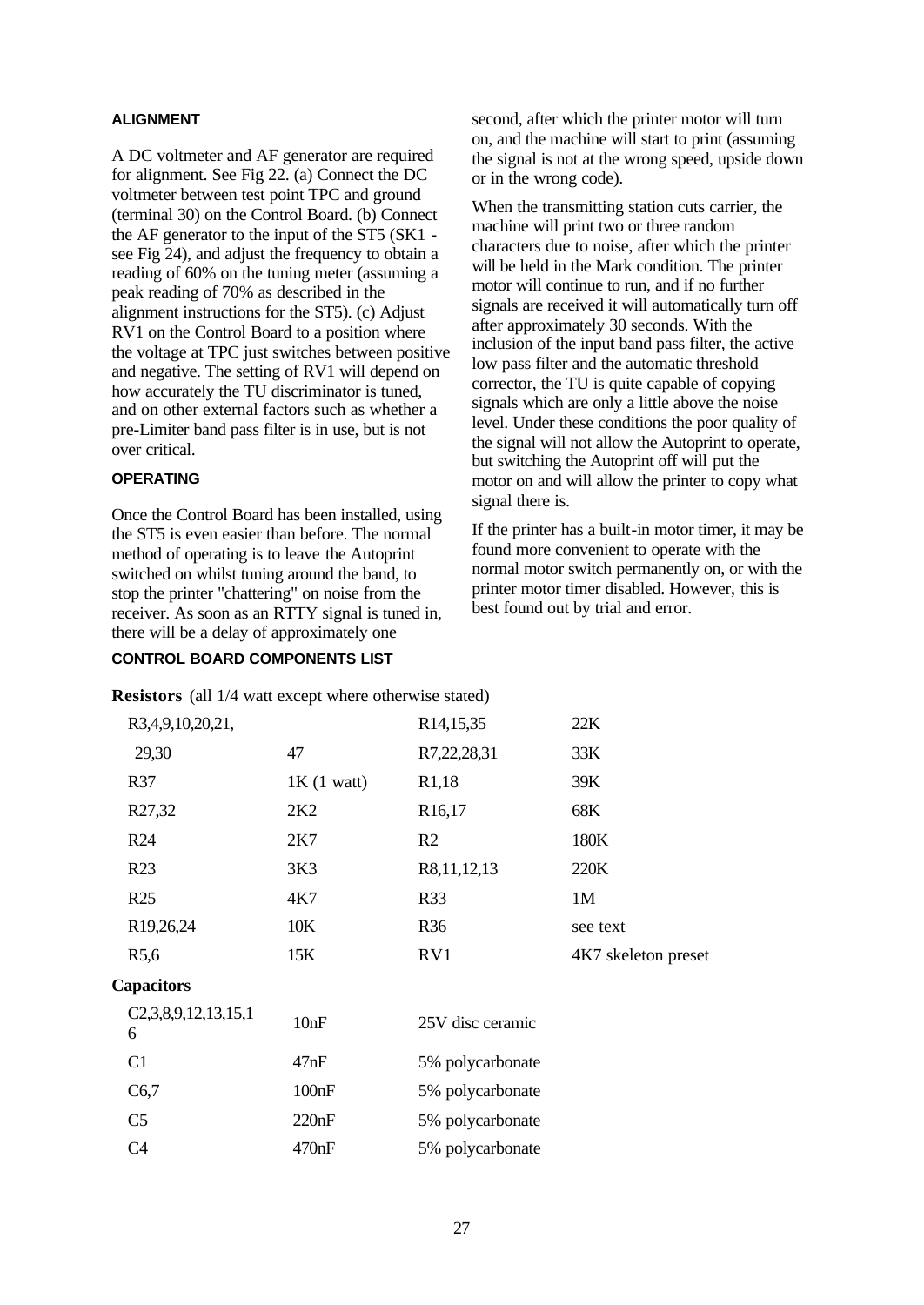| C <sub>10</sub> ,11 | 10uF    | 16V tantalum bead |
|---------------------|---------|-------------------|
| C <sub>18</sub>     | $22$ uF | 16V tantalum bead |
| C <sub>14</sub>     | 100uF   | 10V electrolytic  |
| C <sub>17</sub>     | 1000uF  | 25V electrolytic  |

#### **Semiconductors**

| IC1,2,3,4             | 741 operational amp    |
|-----------------------|------------------------|
| VT1,2                 | BCY70 transistor - pnp |
| D <sub>1</sub> ,2,3,4 | OA47 diode - germanium |
| D <sub>5</sub> ,6,7,8 | 1N914 diode - silicon  |
| D9,10,11              | 1N4004 diode - silicon |

#### **Miscellaneous**

Control Board PCB - available from BARTG. Terminal pins (0.040") 24 off

Motor relay, 2-pole, 12-17V coil

Contact suppression components for the motor relay: 100 ohm 1 watt resistor 2 off

10nF 250V AC capacitor 2 off

#### **Computers and RTTY**

So you have a microcomputer, what other items are needed to commence RTTY operations?

#### **1. RTTY Modem**

Elsewhere in this booklet the ST5 Terminal Unit (modem) is described, and our advice is very definitely that this is an excellent design to work with a computer; as the 80 volt circuitry is redundant it may be left out.

#### **2. An RTTY Program**

Our advice even to people who are competent to program a computer at the level required to get an RTTY system running is to look at adverts in DATACOM or Radcom to see if there is any commercially produced program on sale, or else approach BARTG for advice on this. There is no point in reinventing the wheel for the sake of the few pounds it takes to acquire a working program.

For those who wish to embark on a program, and for those who wish to understand what is happening in their system some advice is presented Later in this section.

Before we talk about what to Look for in an RTTY program we must consider the connection between the modem and the computer.

#### **3. The Interface**

This is a word that means different

things in different contexts; anything from another computer to a length of wire, and is used as a catch-all word to describe the Link between the modem and the computer. In the case of the ST5 and many personal computers the only interfacing required in addition to that provided in the circuit is the appropriate plug for the computer socket. In others however there is more to it.

There are two main considerations: a. Voltage conversion to the levels needed by the computer from whatever signal voltage is available on the modem. In many modems for RTTY this is 0-5 volts so there should be no problem. In standard versions of the ST5 only -10/+10 volts is available and the STS needs up to +12 volts to toggle the transmit tones.

b. Serial to parallel data conversion. As described in the following section, one of the ways of easing the burden on the programmer is to use a UART which intercepts the incoming data stream and waits until a whole character has been assembled from its individual bits before sending it to the computer. This requires in addition to the UART some method of providing timing for this process.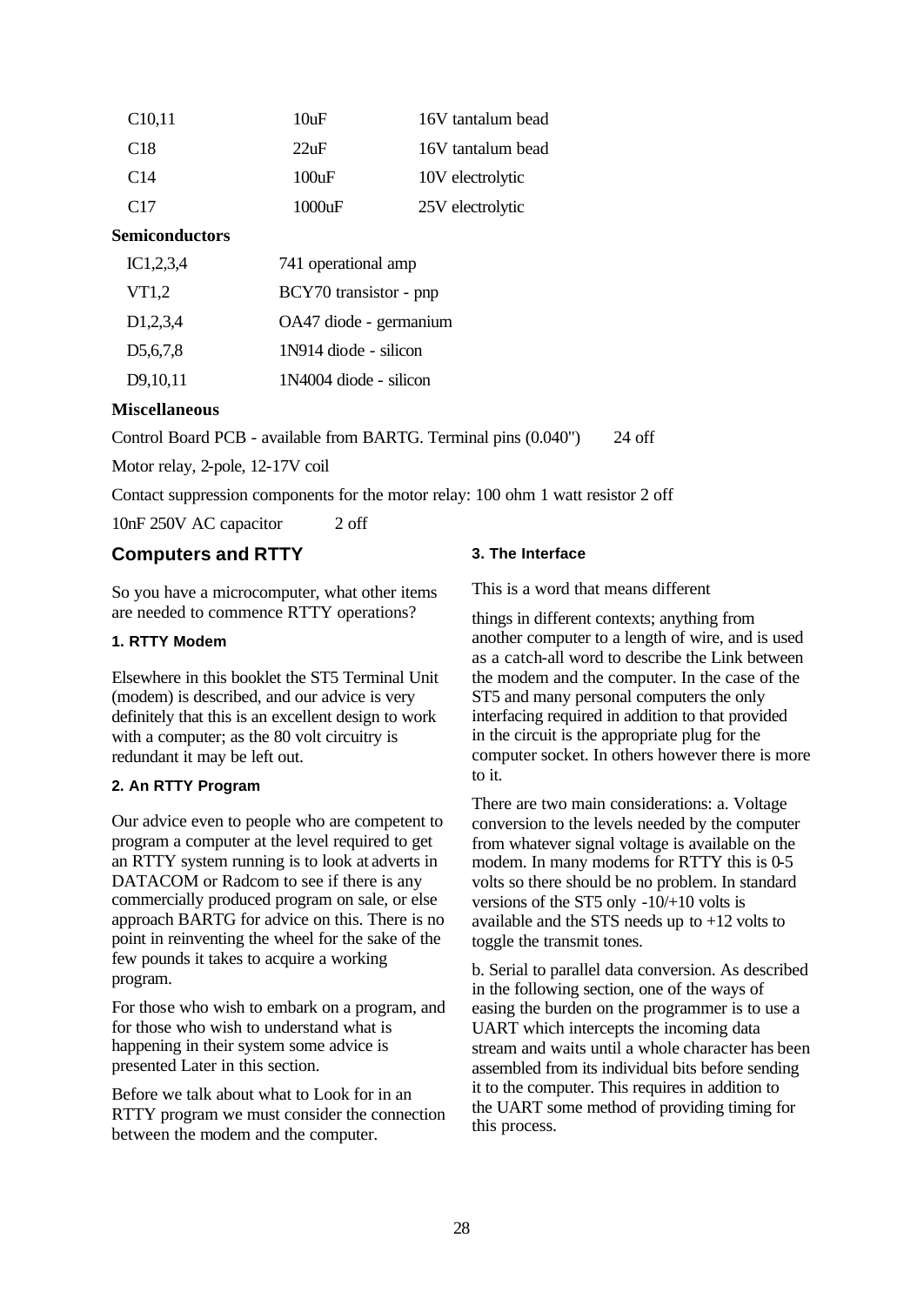#### **RTTY PROGRAM STANDARDS**

Primarily, an RTTY program turns a computer into a machine which is emulating a mechanical teleprinter

and therefore the program must be able to send RTTY which can be copied by such a machine. It is of prime importance to make sure that the program at Least inserts the CR/LF end of Line sequence at the proper end of the line for a teleprinter, not later than the 69th character. A better program will allow the user to type away without regard for this and insert CR/LFs appropriately between words.

As time goes by, there is a gradual improvement in the facilities offered by programs which enable an inexperienced typist to conduct an RTTY QSO at a reasonable rate and the intending purchaser will look at how easy it is to use these.

It is now reasonable to expect a program which allows the user to type all the time so that replies are prepared during receive periods and that the store reserved for this purpose is at Least one thousand characters in size. The screen should be split between send and receive with some sort of status display, and the more status information the more useful is the program - baud rate, tuning information, receive polarity, tx/rx indicator, time of day, etc etc.

Spare memory in the computer should be used as a receive store. Transmitted text should, as a default option, also be put into this store (preferably in inverse or Lower case characters) so that review is possible. Words should not be split in incoming text. Multiple Line feeds should be suppressed. Optionally there may be shift back to Letters after a space character.

On transmit there should be a way of editing characters before they go out so that mistakes can be corrected. The program should be able to switch the rig between transmit and receive. There should be about ten pre-programmed messages which the user can alter easily. If 'PSE K' is programmed, it should switch the rig.

The precise point reached during sending of a pre-typed message should be easily visible.

# **PROGRAMMING FOR RTTY**

A complete RTTY system consists of tone encoding/decoding, serial/ parallel conversion, five/eight unit code conversion, keyboard and screen display handling.

It is possible to carry out all of the above functions by software inside the computer, and indeed this has been done. Whilst this approach is satisfactory for copying clean, noise-free signals, most people would prefer to use a proper modem and release computer power for other functions. At the expense of having to build more hardware, the provision of a UART transfers all the fast decoding out of the computer and a reasonably proficient programmer should find no difficulty in the code conversion, keyboard and screen handling tasks that are Left. A common approach is to use the computer connected straight to the modem and Look directly at the incoming data. The advantage of doing this is that the whole process is under your control and extra features beyond that of a normal UART can be built in, such as a tuning display and error handling.

#### **RF Equipment**

#### **RECEIVERS**

Most receivers can be put to RTTY service but for reliable results the stability should be at least as good as that of sideband equipment. A 600 ohm audio output is preferable though by no means essential. If no high impedance output is provided, simply connect the TU in parallel with the Loudspeaker.

For 170Hz FSK reception an ideal receiver would have a bandwidth of 400Hz or less but most amateurs get along quite nicely with the wider bandwidth of SSB filters. If you are not using an SSB receiver, then your receiver must have a BFO control. It is essential for FSK reception and hence a must on HF Gut even on VHF where AFSK may be in use it is strongly recommended that a BFO be available so as to copy FSK - without a BFO it is impossible to appreciate the great difference that FSK makes for weak signals.

#### **TRANSMITTERS**

The above comments with regard to stability apply to transmitters but even more so.

When using the BARTG AFSK oscillator with a sideband transmitter (mode F1B), switch the transmitter to USB. Use of USB will result in Mark being the higher radio frequency - if for any reason the shift needs to be reversed, simply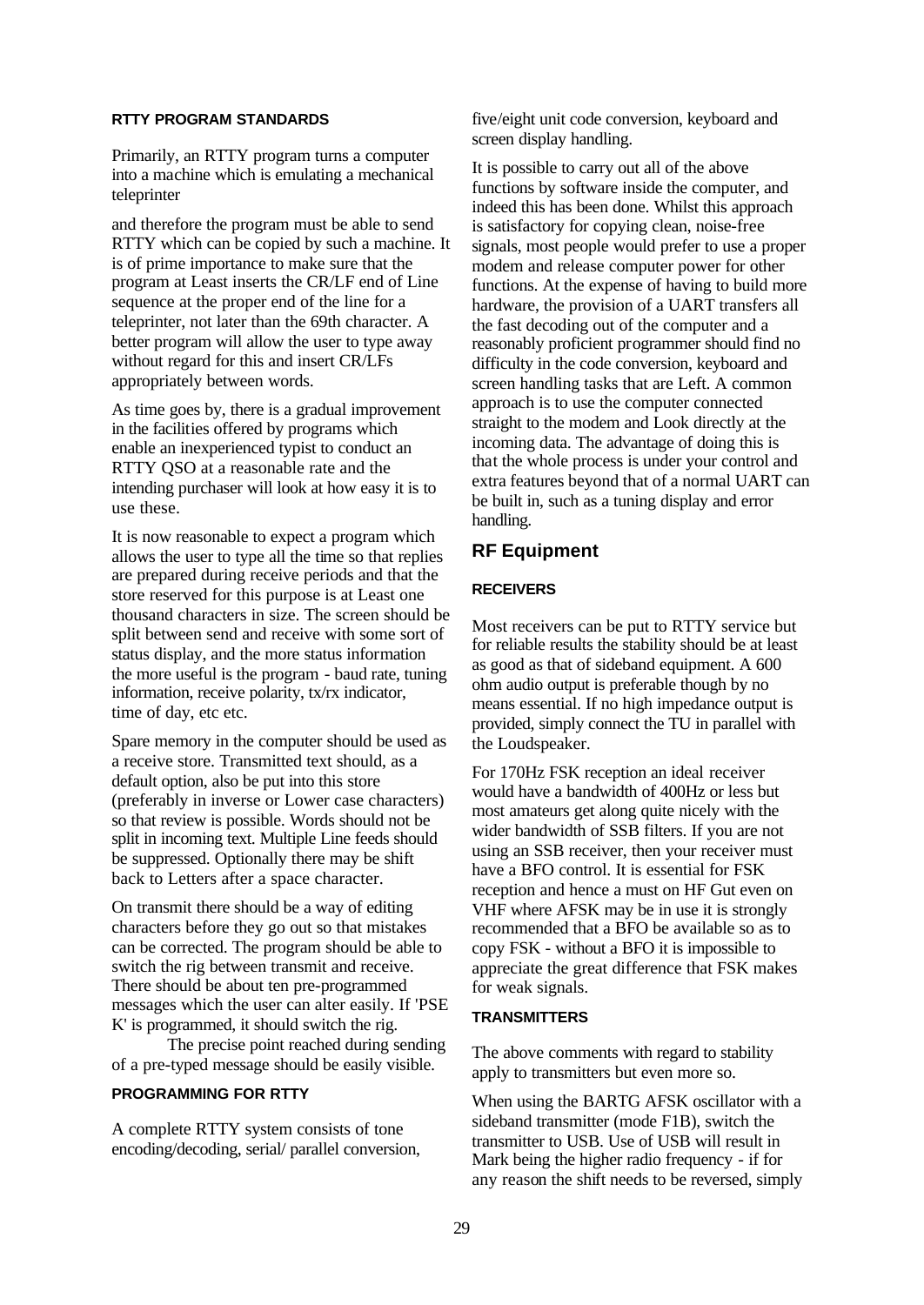change to the opposite sideband. Feed the AFSK signal from SK3 into the microphone socket and turn the output level

down to zero by adjusting VR6. Gradually increase the signal level by adjusting VR6 and/or the microphone gain control taking care not to overdrive the transmitter PA as an RTTY signal has a 100%. duty cycle - a simple rule of thumb is to Limit the PA input power to twice the rated PA dissipation. Note that this assumes that the transmitter is correctly tuned and matched to the antenna.

To improve the efficiency of the PA the bias supply could be altered so that the PA has no standing current when there is no drive. The point being that for FSK the PA does not have to be linear. PLEASE, when changing back to phone, alter the bias back to the linear region to avoid serious splatter.

If any other type of transmitter is to be employed, e.g. CW or AM, then one of the FSK circuits of Fig 8 may be used. Some of the AM/CW rigs of the pre-sideband days can do stalwart service in RTTY. Remember that in a "multiplier" type of transmitter, the shift may get multiplied; e.g. to produce 170Hz shift at 20m from a 3.5MHz VFO a basic shift of 42.5Hz will be required.

High power is not essential; many RTTY signals are the result of less than 50 watts input.

For AFSK transmission at VHF, simply feed the tones into the microphone socket of an FM, or possibly an AM, transmitter to produce F2B and A2B signals respectively.

# **Operating**

#### **RECEIVING**

Tune around 14.090MHz and try to find an amateur transmission. These can usually be recognised by the narrow shift (a slight warble as opposed to the abrupt change in note of wider shifts) and the pauses between characters, the pauses being caused by the operator at the far end looking for the next key ("hunt and peck" technique).

While he Looks for a key the signal stays steady in the Mark state and as the key is pressed there is a short burst of "warble" followed by another period of steady Mark. Even with slick operators there will still be pauses which probably signify that the signal is of amateur origin.

When a signal has been found, tune the receiver for maximum signal strength and adjust the BFO to obtain a steady reading on the TU tuning meter. If the incoming shift exactly matches the TU tuned circuits the meter will read the same as specified in the ST5 setting up instructions given earlier (70% of full-scale).

Once the optimum setting for the BFO has been found it should be Left well alone and all the tuning done on the receiver main dial (as receiving sideband phone); this of course will also apply when no separate BFO adjustment is provided. Switch S2 to RX and observe the behaviour of the printing mechanism - if it produces garble and "races"

between characters, throw switch S1. A good indication that Sl is in the wrong position is if a string of SYSYSYSY is printed, on throwing the switch, such a signal wiLL change to RYRYRYRY, the standard RTTY tuning signal.

Expect a number of disappointments to begin with - it takes a Little practice.

If no amateur signals can be found, or the receiver in use does not cover any convenient amateur bands, it should be possible to find some other narrow shift transmissions elsewhere in the HF spectrum, probably with a speed of 50 Bauds, but be prepared for a lot of disappointing garble as there are many factors that can cause nonamateur signals to be incompatible with the relatively simple receiving equipment.

#### **TRANSMITTING**

If joining a QSO or replying to a CQ call, try to zero beat your Mark frequency with that of the other station (on SSB simply tune so that the receive copy is OK) and then start your transmission with half a Line of RYRYRYRY (it helps the other operator to tune you in).

Follow this with CAR-RTN LINEFEED LTRS G2QQQ DE G2ZZZ CAR-RTN LINEFEED LTRS ... and you're off! (It is also nice practice to type in the time, GMT, after the callsigns, if nothing else, it makes log keeping that much easier!) At the end of

every line of no more than 69 characters send at Least one sequence of CAR-RTN LINEFEED LTRS and in poor conditions throw in a few more for good measure.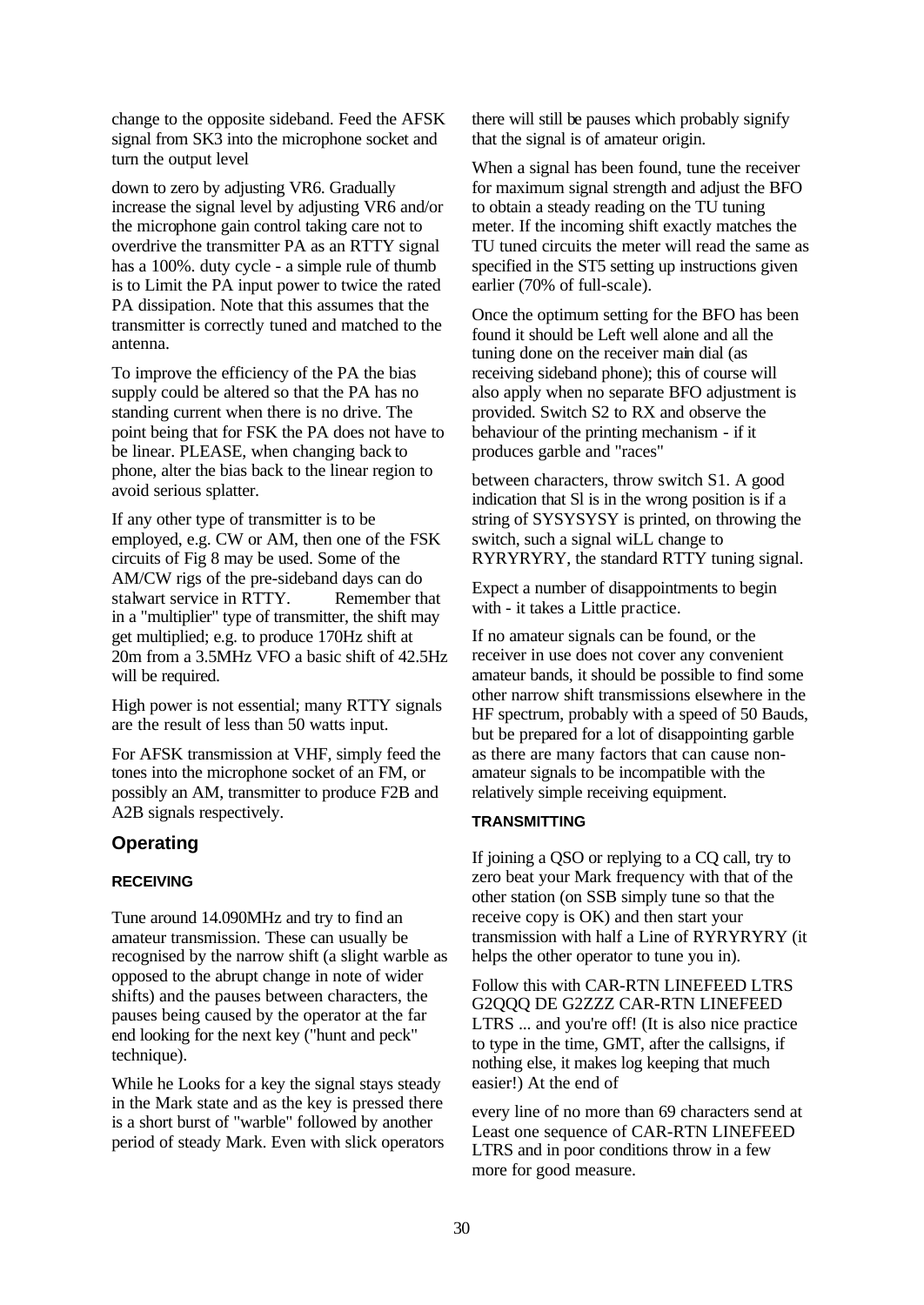End your over with G2QQQ DE G2ZZZ KKKKK but don't go over with the other chap's carriage half way along the line - remember to finish off with a neat CAR-RTN LINEFEED LTRS LTRS.

Don't worry about your slow typing speed - RTTY is not a rat-race, not even in contests, and most RTTYers are tolerant folk, but do keep the overs short and snappy. Five minutes is long enough in the early days and never over ten minutes.

As with all modes, a good number of hours spent listening/copying before "hitting the transmit button" gives invaluable operating instruction.

# **Activity**

Most amateur RTTY will be found on the HF bands, especially around 14.090MHz but there is also a strong and growing interest in VHF printing, mainly on 144.600MHz (FSK) and 145.300MHz (AFSK) with a little activity on 70cm. Under the terms of the licence British amateurs are allowed to transmit data, so from time to time signals may be heard which just print garble. (Data is similar to RTTY, but using different codes and speeds).

On HF, amateur RTTY is transmitted as FSK in the upper part of the CW sub-bands e.g. 3.590MHz. At VHF, two modes are in common use: FSK (FlB - as on the HF bands) and AFSK (F2B). The latter is suitable for local ragchews with a range about the same as phone, while FSK is for DX working with a range comparable with CW.

Of all the bands, 20m is the most popular but Sunday mornings produce a high "G" activity on 80m before and after the BARTG news bulletins (see below). Continental countries are active most evenings on 80m for those persons who prefer a longer range contact. VHF printing varies across the country so it is suggested that a newcomer contact Local RTTY enthusiasts to ascertain the level of activity.

Each week there are several news bulletins transmitted - the most well established being those of PAOAA and the ARRL Headquarters station W1AW.

Last but by no means least, BARTG transmits its own bulletins - details of the schedule are shown on the back cover of DATACOM.

Throughout the year several RTTY contests are organised. The results of the HF contests contribute to the World-Wide RTTY Championship. BARTG sponsors three contests: an HF one held in the Spring, a VHF/UHF one also held in the Spring, and a VHF/UHF event in the Autumn. There are also many other contests organised by the various national societies.

For more information on these contests the BARTG magazine DATACOM is invaluable.

# **Glossary of Terms**

# AFSK

"Audio Frequency Shift Keying" - a mode of transmission used at VHF where an FM or AM signal is alternately modulated by one of a pair of tones; e.g. 1445Hz for Mark and 1275Hz for Space. Designated as F2B or A2B.

#### Autoprint

Technique where the printer is held at Mark until a genuine RTTY signal is correctly tuned - may be used as a simple form of autostart.

#### Autostart

Technique where a station can be left unattended, monitoring a frequency. Genuine RTTY signals are copied but interference, noise etc, is rejected. Usually involves some form of motor control.

#### BARTG

British Amateur Radio Teleprinter Group, the UK organisation catering specifically for all forms of data communication, including RTTY, AMTOR, Packet Radio and FAX.

#### Baud

Measure of signalling speed; e.g. a 7B teleprinter with a motor speed of 3000 rpm runs at a baud rate of 50 (approximately equivalent to 66 words per minute).

CCITT 2 - 5 Unit teleprinter code The RTTY code used internationally by amateurs and professionals - often referred to (incorrectly) as "Murray" or "Baudot" code.

# **FIFO**

"First-In-First-Out" - type of buffer memory used in some electronic keyboards and speed convertors.

# **FSK**

"Frequency Shift Keying" - most commonly used mode of RTTY transmission. The RF carrier